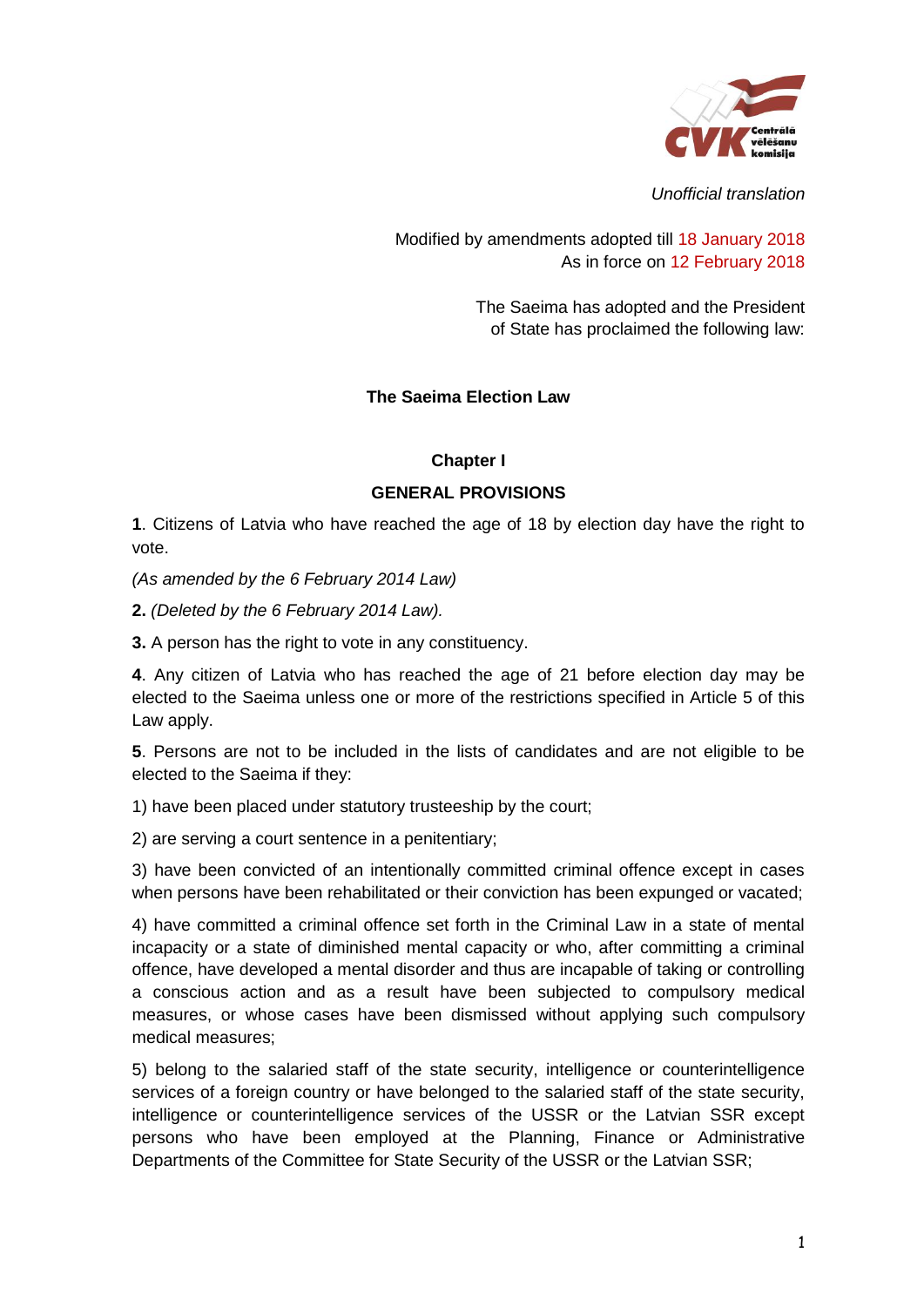6) after 13 January 1991 have been active in the Communist Party of the Soviet Union (the Communist Party of Latvia), the International Front of the Working People of the Latvian SSR, the United Board of Working Bodies, the Organisation of War and Labour Veterans, the All-Latvia Salvation Committee or its regional committees;

7) have been sentenced with a prohibition to stand as a candidate in the elections of the Saeima, European Parliament, city or municipality councils unless they have been rehabilitated or their conviction has been expunged or vacated.

*(As amended by the 26 March 1998 Law, the 9 May 2002 Law, the 30 May 2002 Law, the 9 March 2006 Law, the 26 February 2009 Law and the 6 February 2014 Law)*

**6.** (1) If the President of Latvia, the Auditor General, a member of the Council of the State Audit Office, an ambassador extraordinary and plenipotentiary, a judge of the Constitutional Court, a prosecutor, a police officer or a professional soldier has been nominated as a candidate for the Saeima elections, he/she must resign from office (service) after the list of candidates for the Saeima elections (hereinafter – list of candidates) has been registered and must submit documents certifying his/her resignation to the Central Election Commission within one month.

(2) If a member of the European Parliament is elected to the Saeima, he/she shall lose the mandate of a member of the European Parliament upon giving the solemn oath of a Member of the Saeima. The Central Election Commission shall notify the European Parliament within three weekdays that the person is no longer a member of the European Parliament.

(3) A member of a city or municipality council may be nominated as a candidate for the Saeima elections, but he/she shall lose the mandate in the relevant council upon being elected to the Saeima.

(4) A judge who is not a judge on the Constitutional Court may be nominated for the Saeima elections, but he/she shall lose his/her office upon being elected to the Saeima.

*(As amended by the 30 May 2002 Law, the 9 March 2006 Law, the 31 May 2007 Law, the 26 February 2009 Law, the 31 March 2010 Law and the 3 March 2011 Law)*

**7**. (1) Latvia shall be divided into five constituencies for the Saeima elections:

1) Riga,

2) Vidzeme,

2) Latgale,

4) Kurzeme,

5) Zemgale.

(2) The Riga constituency shall include the city of Riga;

The Vidzeme constituency shall include the municipalities of Ādaži, Aloja, Alūksne, Amata, Ape, Babīte, Baldone, Beverīna, Burtnieki, Carnikava, Cēsis, Cesvaine, Ērgļi, Garkalne, Gulbene, Ikšķile, Inčukalns, Jaunpiebalga, Kocēni, Krimulda, Ķegums, Ķekava, Lielvārde, Līgatne, Limbaži, Lubāna, Madona, Mālpils, Mārupe, Mazsalaca, Naukšēni, Ogre, Olaine, Pārgauja, Priekuļi, Rauna, Ropaži, Rūjiena, Salacgrīva, Salaspils, Saulkrasti, Sēja, Sigulda, Smiltene, Stopiņi, Strenči, Valka, Varakļāni, and Vecpiebalga, the city of Jūrmala and the city of Valmiera;

The Latgale constituency shall include the municipalities of Aglona, Baltinava, Balvi, Cibla, Dagda, Daugavpils, Ilūkste, Kārsava, Krāslava, Līvāni, Ludza, Preiļi, Rēzekne,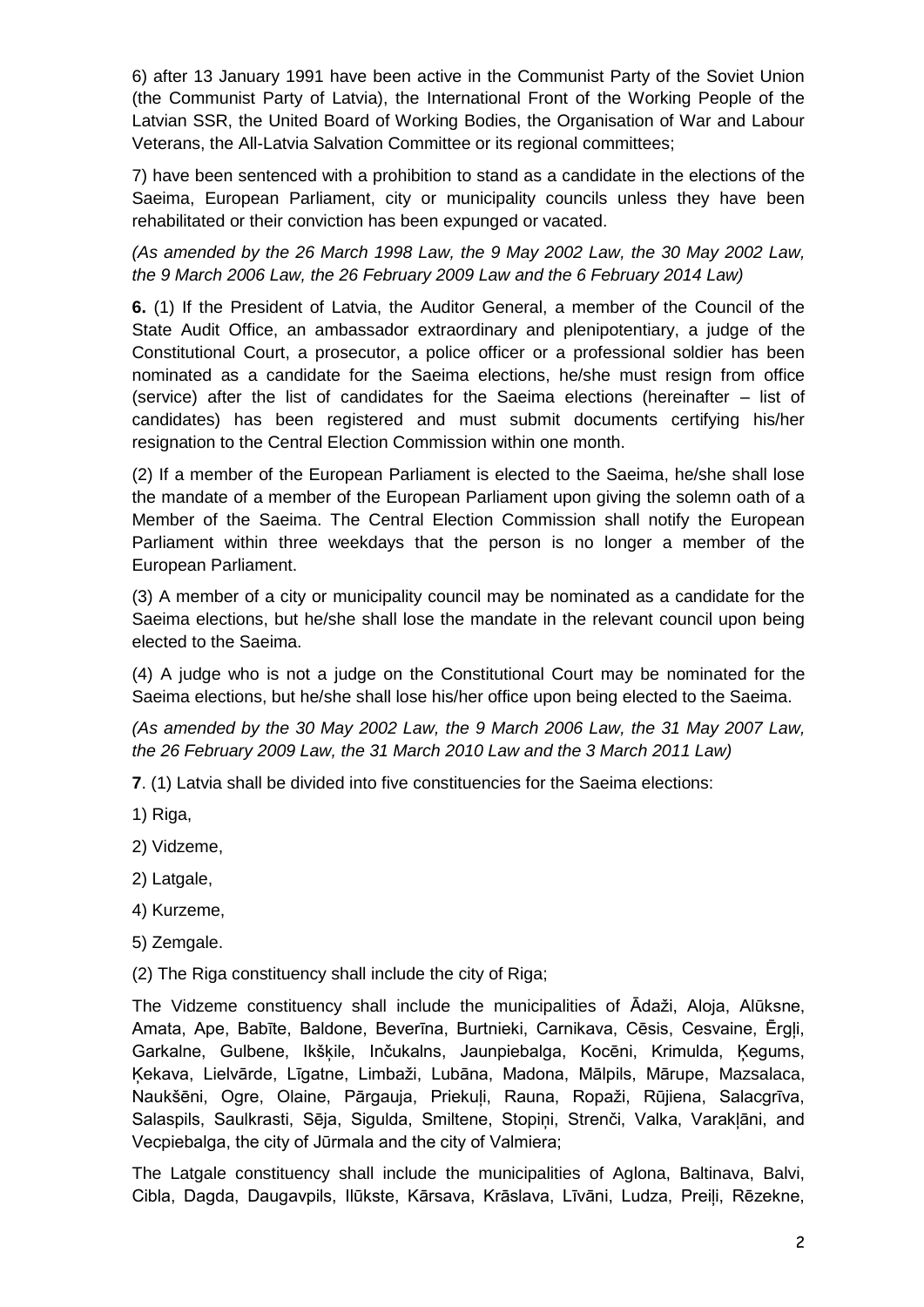Riebiņi, Rugāji, Vārkava, Viļaka, Viļāni, and Zilupe, the city of Daugavpils and the city of Rēzekne;

The Kurzeme constituency shall include the municipalities of Aizpute, Alsunga, Brocēni, Dundaga, Durbe, Grobiņa, Kuldīga, Mērsrags, Nīca, Pāvilosta, Priekule, Roja, Rucava, Saldus, Skrunda, Talsi, Vaiņode, and Ventspils, the city of Liepāja and the city of Ventspils;

The Zemgale constituency shall include the municipalities of Aizkraukle, Aknīste, Auce, Bauska, Dobele, Engure, Iecava, Jaunjelgava, Jaunpils, Jēkabpils, Jelgava, Kandava, Koknese, Krustpils, Nereta, Ozolnieki, Pļaviņas, Rundāle, Sala, Skrīveri, Tērvete, Tukums, Vecumnieki, and Viesīte, the city of Jelgava and the city of Jēkabpils.

*(As amended by the 26 February 2009 Law, the 31 March 2010 Law and the 6 February 2014 Law)*

**8.** (1) The Central Election Commission shall determine the number of seats in the Saeima from each constituency in proportion to the number of voters in that constituency as stated four months before election day according to the data provided by the Population Register; if the Saeima elections take place according to Article 48 of the Constitution, the number of Members of the Saeima elected from each constituency is determined in proportion to the number of voters in that constituency on the day when the elections are announced. Voters residing abroad are included among voters of the Riga constituency.

(2) The number of Members of the Saeima elected from each constituency shall be calculated in the following way:

1) divide the total number of voters by 100;

2) divide the number of voters in each constituency by the number obtained from the division set forth in Subparagraph 1 of Paragraph 2 of this Article. The whole numbers obtained in this way indicate the number of Members of the Saeima elected from each constituency;

3) if the sum of the whole numbers obtained from the division set forth in Subparagraph 2 of Paragraph 2 of this Article is less than 100, the number of seats in the Saeima shall be increased by one, first for the constituency where the result shows the largest fraction, then for the constituency with the next largest fraction, and so on until the sum of the whole numbers is 100;

4) if any two constituencies show an equal result in fractions, the number of seats in the Saeima shall be first increased for the constituency where the whole number of the result of the division according to Subparagraph 2 of Paragraph 2 of this Article is the smallest;

5) if any two constituencies show an equal result both in fractions and whole numbers, lots shall be drawn to determine which constituency will have an increased number of seats in the Saeima.

(3) The number of Members of the Saeima to be elected from each of the constituencies shall be published in the official publication *'Latvijas Vēstnesis'* not later than 100 days before election day; if the Saeima elections take place according to Article 48 of the Constitution, the announcement shall be published not later than 50 days before election day.

*(As amended by the 26 March 1998 Law and the 6 February 2014 Law)*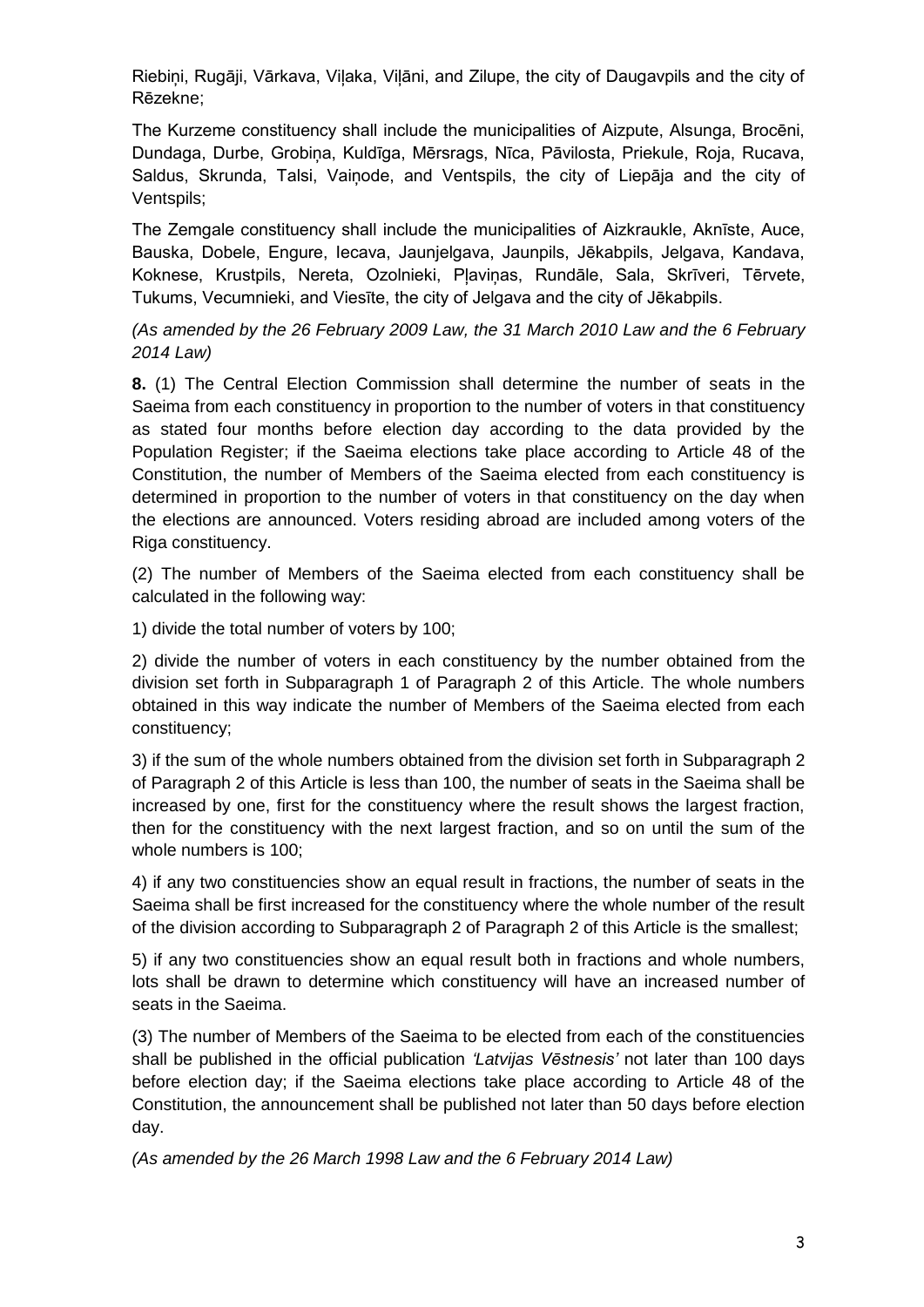## **Chapter II**

#### **SUBMISSION OF LISTS OF CANDIDATES**

**9.** (1) A list of candidates may be submitted:

1) by a legally registered political party that is founded not less than a year before the Saeima elections and consists of not less than 500 members;

2) by a legally registered alliance of political parties if each of the parties within the alliance are founded not less than a year before the Saeima elections and the alliance consists of not less than 500 members.

(1<sup>1</sup> ) The number of the members of a political party or an alliance of political parties shall be defined accordingly to the latest party members register submitted to a parties' registration authority within 12 months before the day when a list of candidates was submitted. The Central Election Commission receives the data specified in this Paragraph from the parties' registration authority.

(2) Lists of candidates shall be submitted to the Central Election Commission by the deadline and according to the procedure set by the Commission. A list of candidates shall be submitted by a person authorised by the decision-making body of the relevant political party or the alliance of political parties.

(3) Lists of candidates shall be accepted starting from the  $80<sup>th</sup>$  day before election day; the  $60<sup>th</sup>$  day before election day shall be the last day to accept the said lists.

(4) If the Saeima elections are held according to Article 48 of the Constitution, lists of candidates shall be accepted from the  $50<sup>th</sup>$  day to the  $30<sup>th</sup>$  day before election day.

*(As amended by the 26 March 1998 Law, the 30 May 2002 Law, the 26 February 2009 Law and the 3 March 2016 Law)*

**10**. (1) The data to be included in the list of candidates shall be the full name and ID number of each candidate.

(2) The number of candidates on the list may exceed by three candidates the number of seats in the Saeima allotted for the constituency.

(3) The same candidate may be included in only one list of candidates and in only one constituency. If a candidate is included in lists of candidates bearing different names or if a candidate is included in lists of candidates in several constituencies, he/she must be deleted from all lists of candidates.

(4) The name of the list of candidates shall be the same as:

1) the name of the political party if the list is submitted by a political party;

2) the name of the alliance of political parties if the list is submitted by an alliance of political parties;

3) (*Deleted by the 26 March 1998 Law*).

(5) Lists of candidates shall be signed by the person authorised by the decision-making body of the relevant political party or the alliance of political parties. The list of candidates and attached documents (Article 11) shall be prepared by using the application software of the Central Election Commission. The list of candidates, information on candidates and campaign platform shall be submitted in hard copy and electronically.

*(As amended by the 26 March 1998 Law, the 30 May 2002 Law, the 9 March 2006 Law, 26 February 2009 Law and the 31 March 2010 Law)*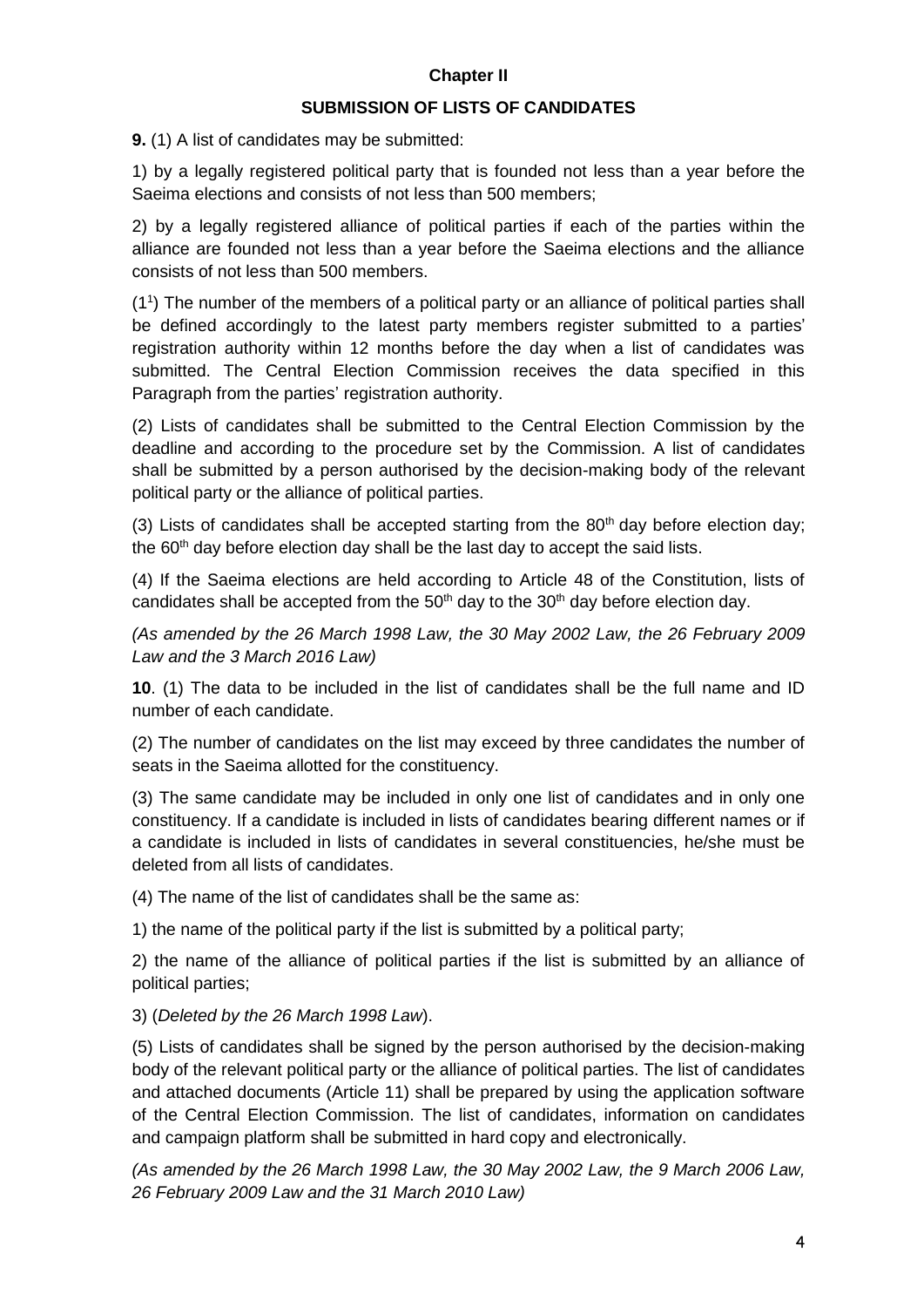**11**. The following documents shall be attached to each list of candidates:

1) a statement signed by each candidate nominated on the list of candidates certifying his/her consent to the nomination and the processing of his/her personal data to be performed in accordance with the provisions of this Law;

2) the campaign platform not exceeding 4,000 characters signed by all the candidates on the list of candidates;

3) a declaration signed by each candidate on the list of candidates stating that the candidate is eligible according to Article 4 of this Law and that the restrictions stated in Article 5 of this Law do not apply to him/her;

3 1 ) a statement signed by each candidate on the list of candidates attesting to his/her proficiency in the official language on a level appropriate for fulfilment of professional duties;

4) the following data concerning the candidate as confirmed by his/her signature:

a) full name, year of birth, gender, and, if the candidate wishes to declare them, his/her nationality and family status;

- b) ID number;
- c) foreign citizenship (nationality), if any;

d) place of residence (city or municipality);

e) places of employment and positions (including positions in political parties, religious organisations, trade unions, associations and foundations) or if not employed by an employer, nature of work performed and status;

f) completed education (name of institution, year of graduation, educational level achieved or degree earned, area of specialisation);

g) *(Deleted with the 6 February 2014 Law)*;

h) information as to whether the person has or has not collaborated with the USSR's, the Latvian SSR's or another country's state security, intelligence or counterintelligence services on a contractual basis as an agent or a resident officer or owner of an apartment used for clandestine activities;

i) information specified in Article 24, Paragraph one, Clause 4, 5,  $5^1$ , 6, 7, 10 and 11 of the Law On Prevention of Conflict of Interest in Activities of Public Officials as of 1 January of the year of submission of the list of candidates. Candidates, which have submitted a Declaration of Public Official in the year of submission of the list of candidates, may use the information about themselves from the information systems of the State Revenue Service available in the application software of the Central Election Commission. The State Revenue Service shall ensure that information from the information systems of the State Revenue Service specified in the first sentence of this point is available in the application software of the Central Election Commission.

j) *(Deleted by the 9 March 2006 Law)*;

5) *(Deleted by the 9 May 2002 Law)*.

*(As amended by the 26 March 1998 Law, the 9 May 2002 Law, the 30 March 2002 Law, the 9 March 2006 Law, the 31 May 2007 Law, the 26 February 2009 Law, 12 September 2013 Law, the 6 February 2014 Law and the 18 January 2018 Law)*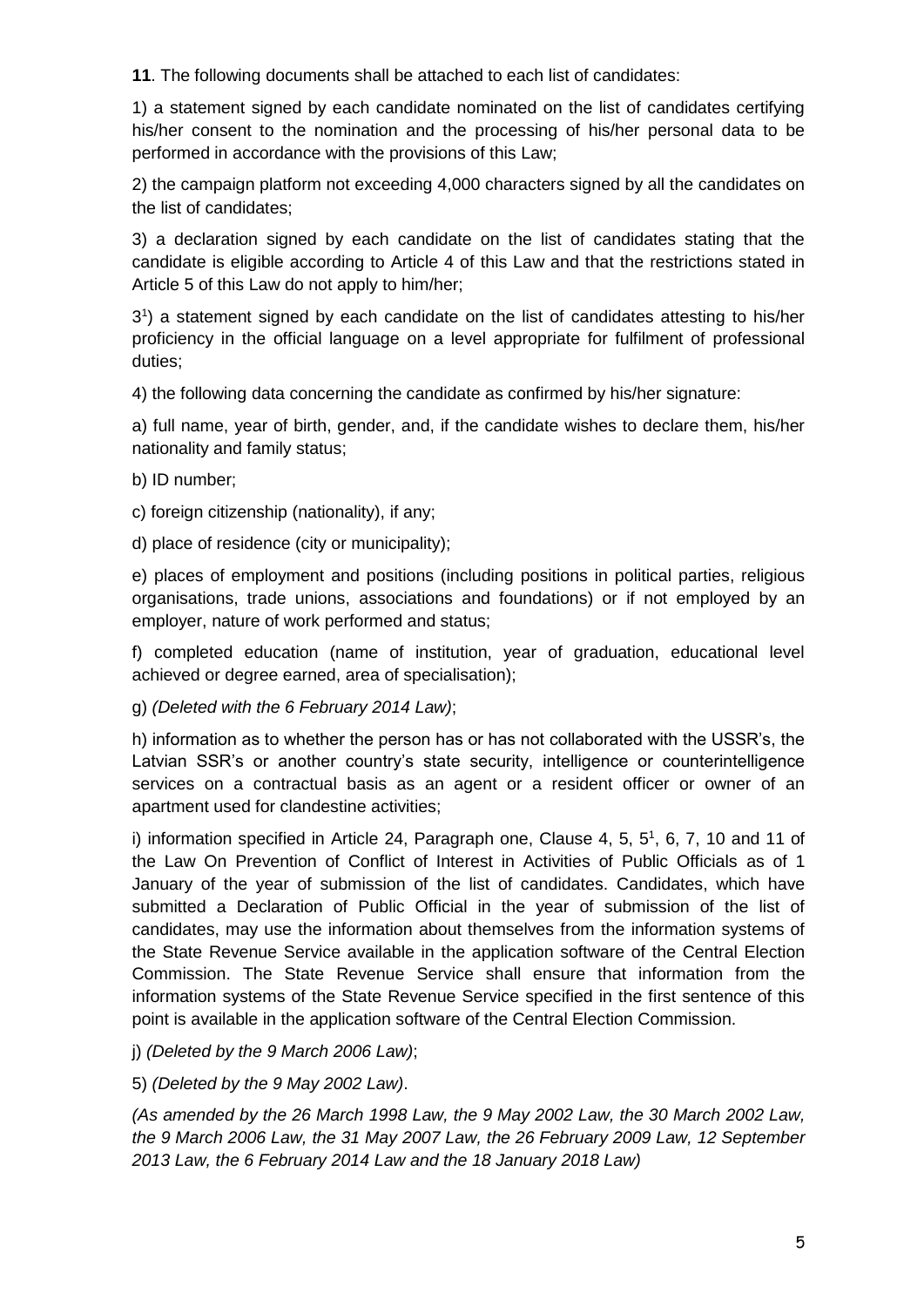**12.** (1) The Central Election Commission shall register only those lists of candidates whose submitters have made a security deposit of EUR 1,400 in the bank account of the Central Election Commission.

(2) The depositor shall indicate in the payment order the name of the depositor, the date of payment and the name of the list of candidates for which the deposit was made.

(3) The security deposit shall entitle the depositor to submit lists of candidates bearing the same name for all constituencies; the deposit shall be returned to the depositor if his/her list of candidates receives at least two per cent of valid votes cast.

(4) If a list of candidates receives less than two per cent of valid votes cast, the Central Election Commission shall transfer the security deposit to the state budget.

*(As amended by the 30 May 2002 Law, 12 September 2013 Law, the 6 February 2014 Law and the 18 January 2018 Law)*

**13**. (1) Lists of candidates that conform to the provisions of this Law shall be registered by the Central Election Commission.

(2) Lists of candidates that have been registered may not be revoked, and amendments may be made only by the Central Election Commission in one of the following ways:

1) by deleting the name of a nominated candidate if is ascertained that:

a) the candidate is not eligible to stand as a candidate in the Saeima elections;

b) the candidate has not resigned from his/her office (service) as prescribed by Paragraph 1 of Article 6 of this Law;

c) the same person has been nominated on lists of candidates bearing different names or on lists of candidates bearing the same name but submitted for several constituencies (Paragraph 3 of Article 10);

d) the candidate has died;

2) by making an editorial correction.

(3) In the cases referred to in Clauses a and d of Subparagraph 1 of Paragraph 2 of this Article, the candidate's name shall be deleted from the list of candidates on the basis of a notice issued by the relevant institution or of a court decision.

The following institutions may certify the relevant information:

1) the Department of Citizenship and Migration Affairs – that the candidate is not a citizen of Latvia or is a citizen of Latvia who has not reached the age of 21 by election day;

2) the Information Centre of the Ministry of the Interior – that the candidate is serving a sentence in a penitentiary;

3) the Information Centre of the Ministry of the Interior – that the candidate has been convicted of a deliberate criminal offence and that his/her conviction has not been expunged or vacated;

4) the Information Centre of the Ministry of the Interior – that the candidate has committed a criminal offence set forth by the Criminal Law in a state of mental incapacity or a state of diminished mental capacity, or after committing a criminal offence, the candidate has developed a mental disorder and thus is incapable of taking or controlling a conscious action and as a result has been subjected to compulsory medical measures,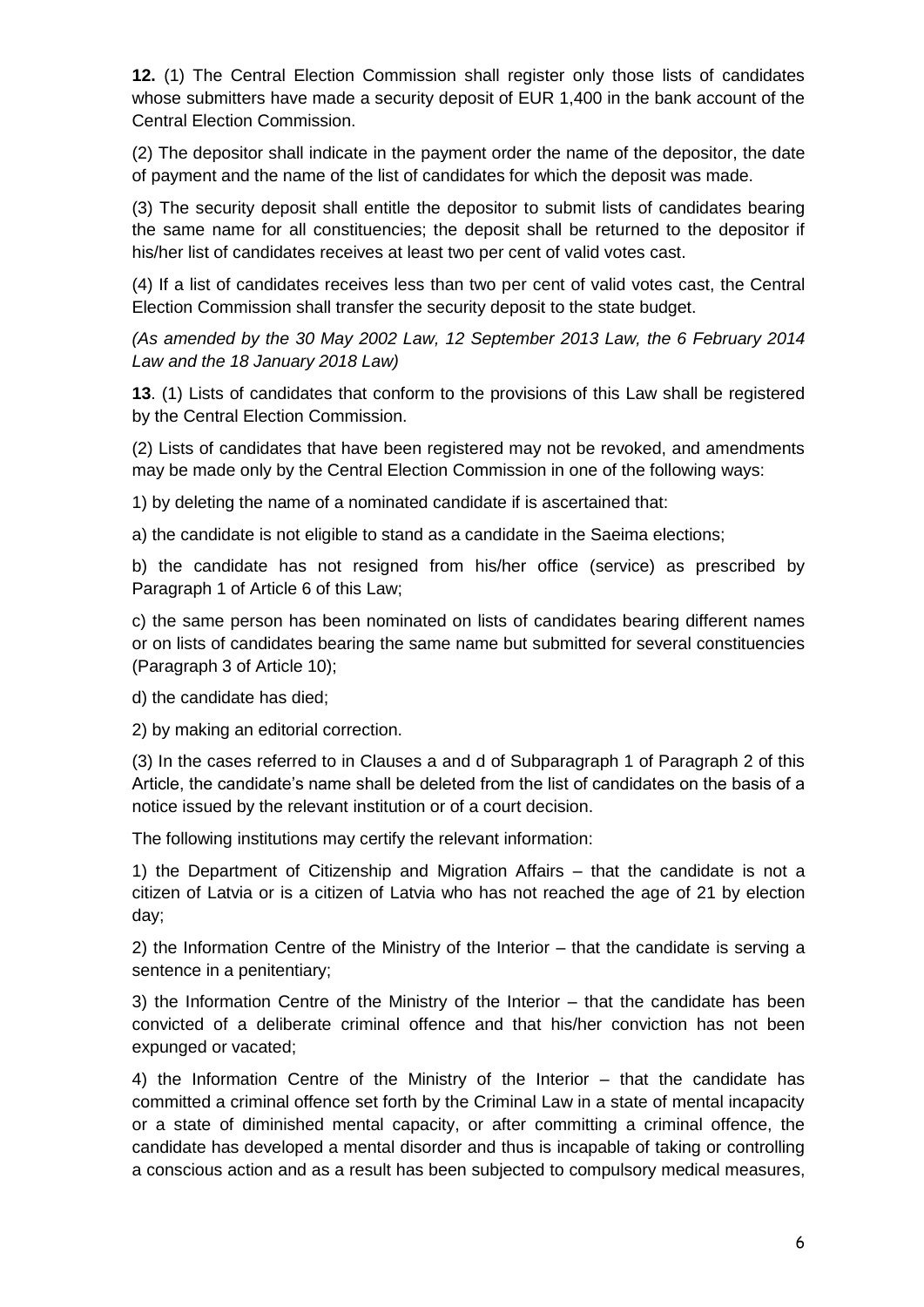or his/her case has been dismissed without applying such compulsory medical measures;

5) the relevant court by its decision – that the candidate belongs or has belonged to the salaried staff of the USSR's, the Latvian SSR's, or another country's state security, intelligence or counterintelligence services;

6) the relevant court by its decision – that after 13 January 1991, the candidate has been active in the Communist Party of the Soviet Union (the Communist Party of Latvia), the International Front of the Working People of the Latvian SSR, the United Board of Working Bodies, the Organisation of War and Labour Veterans, the All-Latvia Salvation Committee or its regional committees;

7) *(Deleted by the 9 May 2002 Law);*

8) the Department of Citizenship and Migration Affairs – that the candidate is deceased;

9) the Information Centre of the Ministry of the Interior – that by a court decision the person is prohibited to stand as a candidate in the elections of the Saeima, European Parliament, city or municipality councils.

(4) If the Central Election Commission has made a request, the institutions specified in Paragraph 3 of this Article must present the relevant information within five days in writing and free of charge.

(5) If the Central Election Commission receives information later than the  $50<sup>th</sup>$  day before election day that the nominated candidate is not eligible to stand as a candidate in the Saeima elections and if the Commission cannot obtain new ballot papers for the given list of candidates, the voters shall be issued previously prepared ballot papers containing the full name of the ineligible candidate. The votes cast for this candidate shall not be taken into account when counting the votes and tallying voting results.

*(As amended by the 26 March 1998 Law, the 9 May 2002 Law, the 30 May 2002 Law, the 9 March 2006 Law, the 26 February 2009 Law, the 31 March 2010 Law and the 18 January 2018 Law)*

**13.<sup>1</sup>** (1) The decision of the Central Election Commission to register or to refuse to register a list of candidates, as well as the decision to delete a candidate from the list of candidates, may be appealed in court within three weekdays after the decision has been made.

(2) In order to enforce the court ruling by which the decision referred to in Paragraph 1 of this Article is repealed, the Central Election Commission shall either register or discard the relevant list of candidates or shall either restore the name of a candidate on the registered list of candidates or delete it from the list of candidates.

## *(As supplemented by the 9 March 2006 Law)*

**14**. (1) The Central Election Commission shall assign numbers to the lists of candidates by first choosing the numbers by lot for those lists of candidates which are registered for all five constituencies, then for those which are registered for four constituencies, and so on. Choosing by lot shall be done in each of the above groups in the sequence that the lists of candidates were registered. The lists of candidates bearing the same name shall have the same number in all constituencies.

(2) The Central Election Commission shall ensure that the lists of candidates are printed on separate forms — ballot papers — and are delivered to polling station commissions.

(3) The ballot paper shall contain the following data: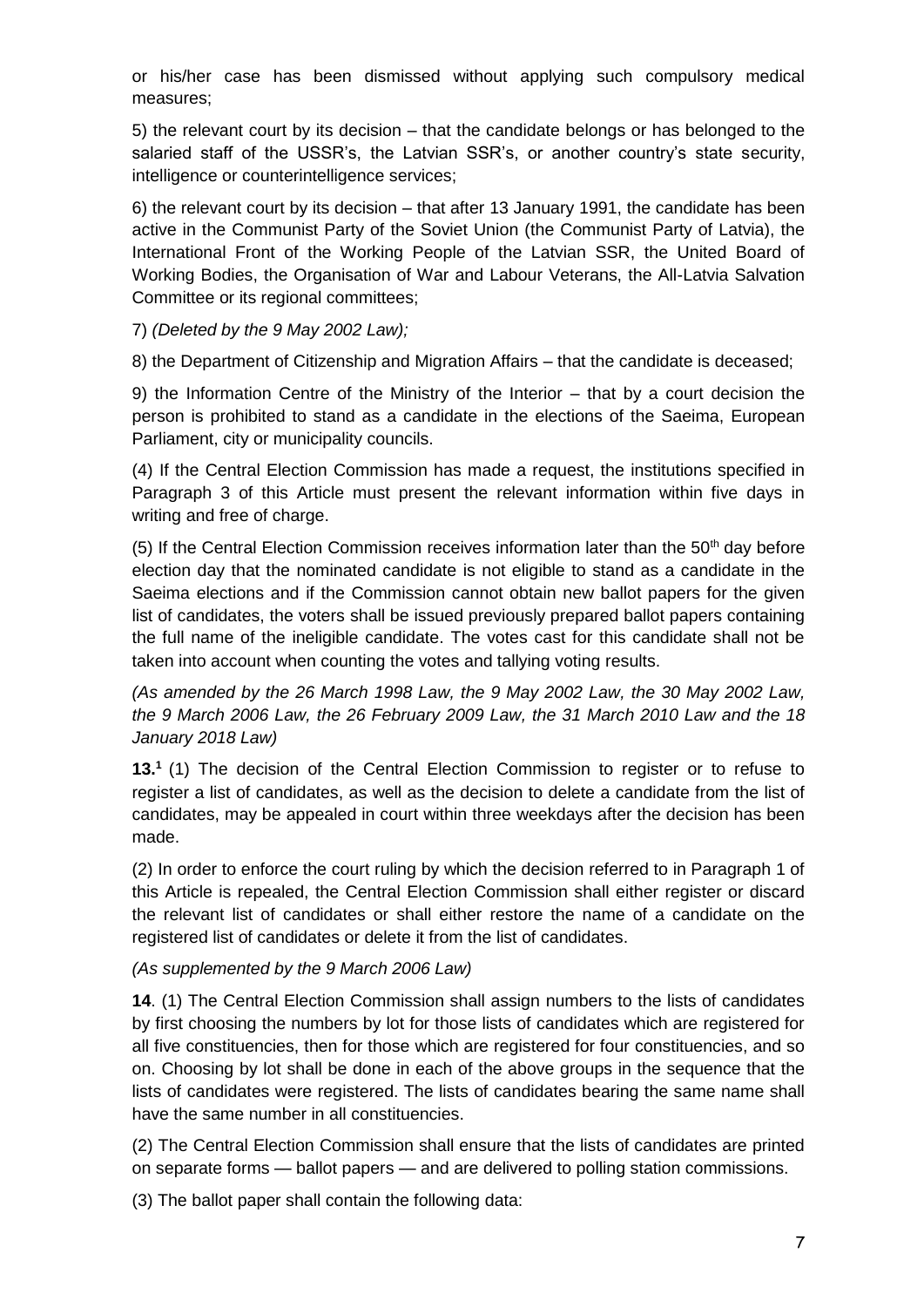1) the name of the constituency;

2) the number of the list of candidates;

3) the name of the list of candidates;

4) full names of the nominated candidates.

(4) In the ballot paper there shall be a blank space opposite each candidate's name for the voter's marking.

(5) The Central Election Commission shall ensure that ballot envelopes are ordered and delivered to polling station commissions.

(6) The name of the election and the number of the convocation of the Saeima to be elected shall be printed on each ballot envelope.

*(As amended by the 9 March 2006 Law)*

**15.** The Central Election Commission shall ensure that not later than 20 days or, if the Saeima elections are held in accordance with Article 48 of the Constitution, not later than 10 days before election day, the official publication *'Latvijas Vēstnesis'* publishes the following information:

1) campaign platforms;

2) all the lists of candidates and information about each candidate as set forth by this Law except the ID number of the candidate;

3) data concerning each candidate as specified in Clauses a and c – i of Subparagraph 4 of Article 11 of this Law;

4) full names of the candidates about whom the Centre for the Documentation of the Consequences of Totalitarianism has information stating that at its disposal or in the State Archives or other national depositories there are documents certifying the fact that these candidates allegedly collaborated with the USSR's, the Latvian SSR's or another country's state security, intelligence or counterintelligence services on a contractual basis as agents or resident officers or that they were owners of apartments used for clandestine activities.

*(As amended by the 26 March 1998 Law, the 9 May 2002 Law, the 30 May 2002 Law, the 9 March 2006 Law, the 31 March 2010 Law and the 6 February 2014 Law)*

## **Chapter III**

## **VOTING PROCEDURE**

**16**. (1) Not later than five days before election day, each polling station shall:

1) prominently display announcements about the registered lists of candidates, as well as campaign platforms;

2) make available to the public the data on each candidate as specified in this Law except the candidate's ID number.

(2) City and municipality election commissions shall determine in which polling stations the ballots may be submitted for safe-keeping. Not later than 15 days before election day, the city and municipality election commissions shall announce the address and the opening and closing time of the polling stations.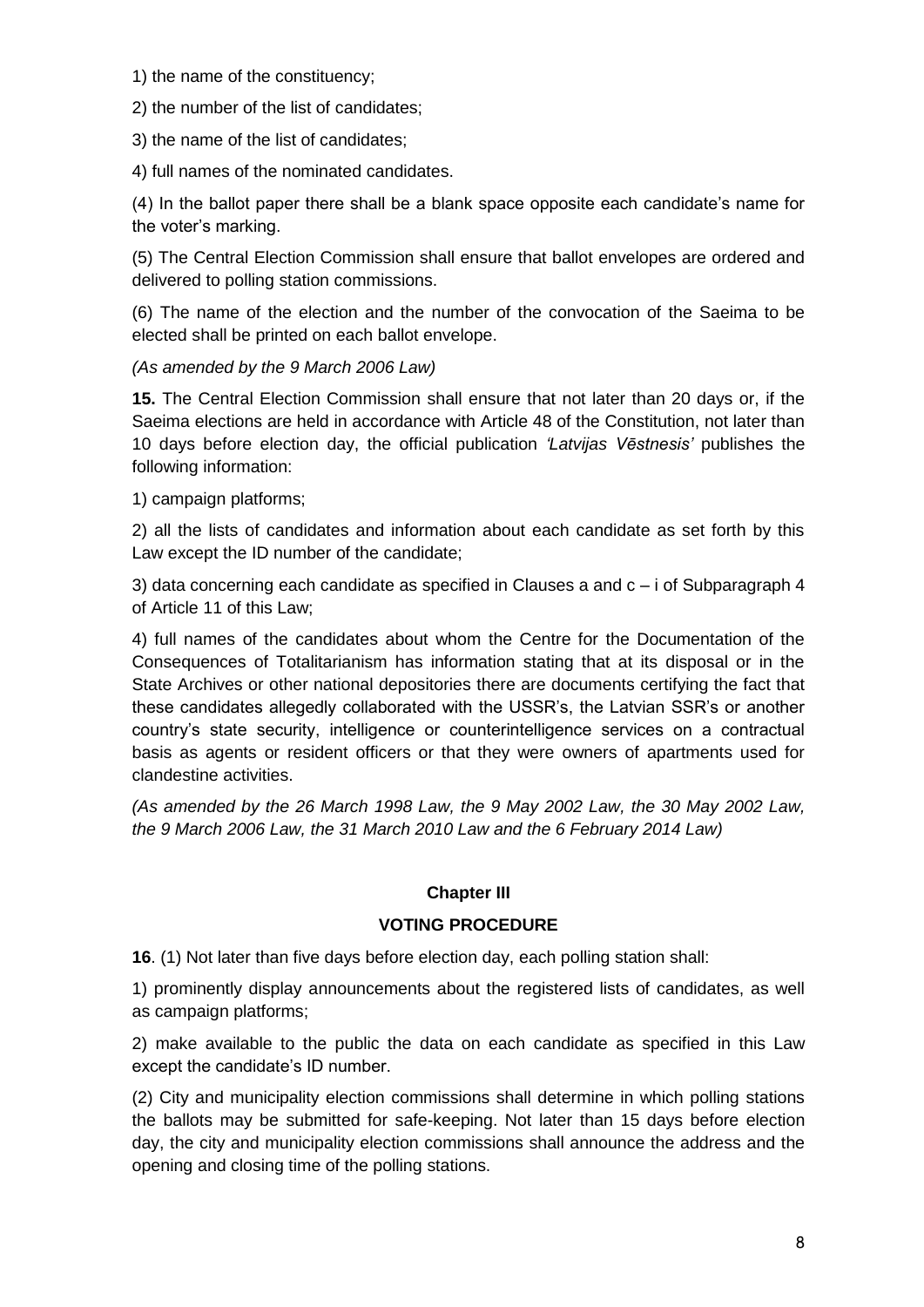*(As amended by the 26 March 1998 Law, the 9 May 2002 Law, the 30 May 2002 Law, the 9 March 2006 Law, the 26 February 2009 Law, the 13 December 2012 Law and the 6 February 2014 Law)*

**17**. Elections shall be held from 7:00 to 20:00, local time, on the first Saturday of October. If the Saeima elections are to be held at some other time of the year in case of the dissolution of the Saeima, election day shall be determined by the Central Election Commission.

*(As amended by the 4 September 2003 Law and the 31 March 2010 Law)*

**18**. (1) At 7:00 the chairperson or the secretary of the polling station commission, in the presence of the commission, shall ascertain whether the ballot boxes are empty. Then the ballot boxes shall be sealed.

(2) At a polling station, up to two authorised observers from each political party or alliance of political parties that has submitted a list of candidates in the given constituency, members of the Central Election Commission, members of the relevant city or municipality election commission and persons authorised by the said commissions, as well as media representatives, may simultaneously observe the election process but may not interfere with the work of the polling station commission. A candidate may not be an authorised observer.

*(As amended by the 30 may 2002 Law, the 9 March 2006 Law, the 26 February 2009 Law and the 6 February 2014 Law)*

**19**. (1) During elections the chairperson of the polling station commission shall ensure order at the polling station. He/she shall oversee that there is no infringement of freedom of elections, int. al. no impeding the exercise of voting rights, no public disturbance and no campaigning inside the polling station or within 50 meters from the entrance to the building in which the polling station is located.

(2) The chairperson of the polling station commission shall be responsible for control and safekeeping of documents, materials and assets, which are at the disposal of the relevant polling station commission.

(3) If indications of violations specified in Paragraph 1 of this Article are found, the chairperson of the polling station commission shall immediately inform the competent institution about that.

*(As amended by the 30 May 2002 Law, the 9 March 2006 Law and the 18 January 2018 Law)*

**20**. (1) A Latvian citizen's passport shall be a voter's identification document.

(2) *(Deleted by the 26 March 1998 Law)*.

*(As amended by the 26 March 1998 Law)*

**21.** Unless the exceptions specified in Article 25 of this Law apply, a voter may cast a vote only in person.

**22**. (1) Voting shall be by secret ballot.

(2) Each voter shall be issued a complete set of ballot papers containing the lists of candidates nominated for the constituency and a ballot envelope bearing the stamp of the relevant polling station commission. The voter shall insert into this envelope the ballot paper containing the list of candidates for which he/she has chosen to vote.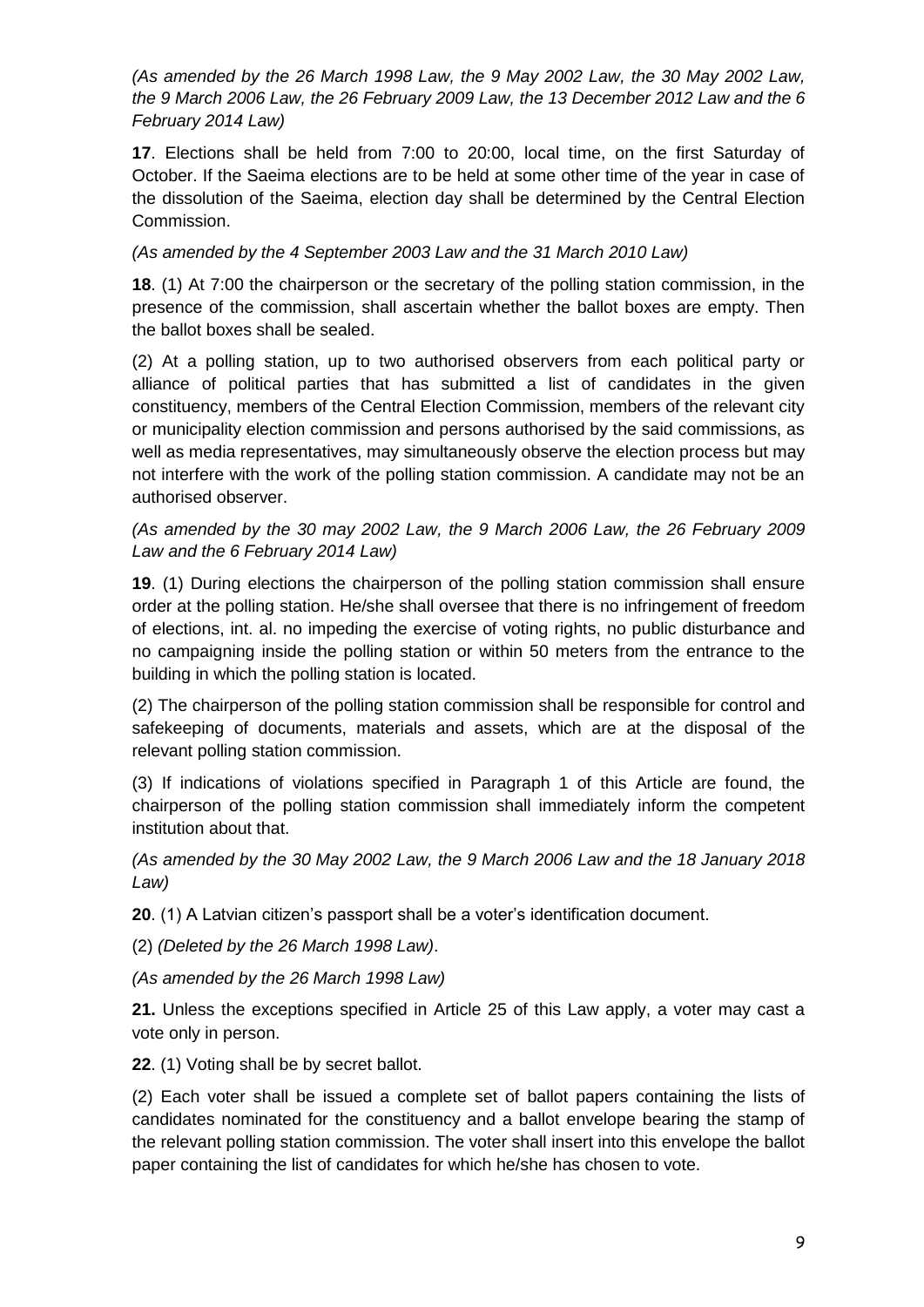(3) Inside the polling station, a member of the polling station commission, having checked that the person is an eligible voter and that his/her passport does not already contain a stamp about participation in the current Saeima elections, shall write the full name and ID number of the voter in the list of voters and shall stamp the voter's passport indicating that he/she has participated in the current Saeima elections. The voter shall sign the list of voters confirming the receipt of a complete set of ballot papers containing the lists of candidates nominated for the constituency along with the ballot envelope.

(4) Members of the election commissions shall be prohibited from campaigning for or against any candidates or lists of candidates.

*(As amended by the 26 March 1998 Law, the 30 May 2002 Law, the 9 March 2006 Law and the 18 January 2018 Law)*

**23.** (1) A separate room or compartment shall be provided inside the polling station for the voter to insert one ballot paper into the ballot envelope and seal it in privacy.

(2) The voter may choose to put a "+" mark opposite the name of a candidate, to cross out the name or surname of a candidate or to leave the ballot paper unmarked.

(3) The "+" mark opposite the name of a candidate indicates special support given to the candidate by this voter. If the voter does not support a candidate listed on the ballot paper, he/she may cross out the name or surname of this candidate. The voter may also insert an unaltered (unmarked) ballot paper into the ballot envelope.

(4) The voter shall personally drop the sealed ballot envelope into the ballot box in the presence of a member of the polling station commission.

(5) If the voter has damaged the ballot envelope before inserting the ballot paper into the ballot envelope and gluing up of it, a new ballot envelope shall be issued to the voter. The voter shall sign the list of voters, thus confirming receipt of a duplicate ballot envelope, and a special entry to this effect shall be made in the journal of the voting process.

*(As amended by the 26 March 1998 Law, the 30 May 2002 Law, the 9 March 2006 Law, the 6 February 2014 Law and the 18 January 2018 Law)*

**24**. (1) On the basis of a written submission which is filed by a voter, a person authorised by him/her or his/her trustee and which is registered in the journal of the voting process, the polling station commission shall conduct voting by secret ballot at the place where the voter is located (off-site) for the following voters:

1) for voters unable to come to the polling station for health reasons, as well as for their caretakers;

2) for caretakers of the ill.

Specially authorised observers shall have the right to supervise such voting.

(2) *(Deleted by the 6 February 2014 Law).*

(3) Other voters shall not be permitted to vote outside the polling station.

(4) On election day, the polling station commission shall continue to accept written requests to conduct off-site voting. Requests received after 12:00 shall be fulfilled if it is possible to arrive at the place where the voter is located before 20:00.

(5) Names of the voters who vote off-site as provided in Paragraphs 1 and 2 of this Article shall be entered in a separate list of voters, and their sealed ballot envelopes shall be dropped into a separate sealed ballot box.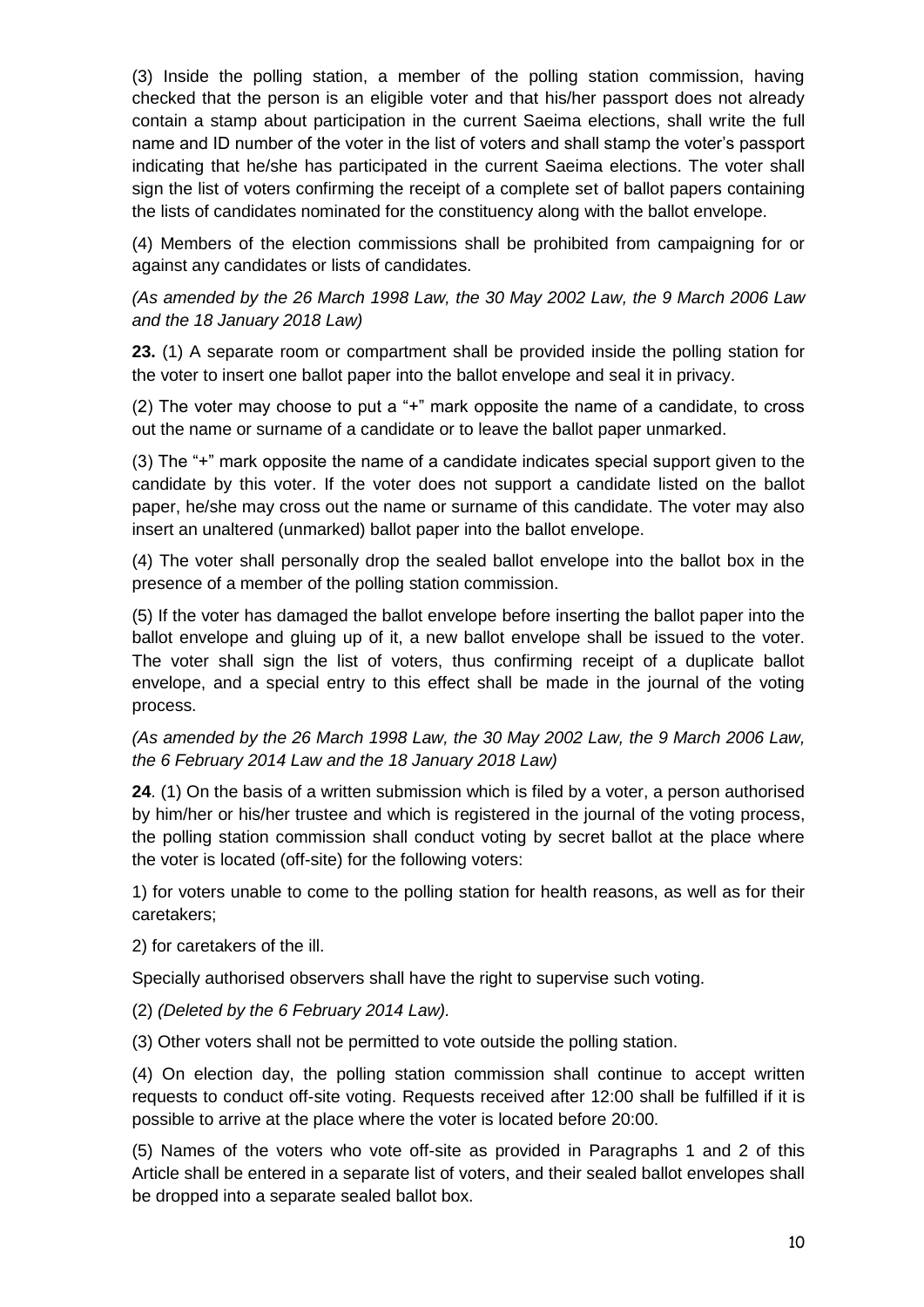(6) Information about the ballot envelopes issued at the place where the voter is located and unused ballot envelopes, including damaged ones, shall be entered in the journal of the voting process.

(7) *(Deleted by the 26 February 2009 Law)*.

*(As amended by the 30 May 2002 Law, the 9 March 2006 Law, the 26 February 2009 Law, the 6 February 2014 Law and the 18 January 2018 Law)*

**25**. If a physical handicap prevents a voter from voting or signing the list of voters, a member of his/her family or some other trusted person shall make marks in the ballot paper and shall sign the list of voters in the voter's presence according to his/her instructions. A special entry to this effect shall be made in the list of voters. A member of the relevant election commission may not act as this trusted person.

*(As amended by the 26 March 1998 Law and the 9 March 2006 Law)*

**26**. (1) On election day, employers shall give their employees the time off required for voting.

(2) Soldiers shall be given a leave of absence for the time required for voting.

*(As amended by the 9 March 2006 Law)*

**27**. On election day, only those voters who have entered the polling station before 20:00 shall be allowed to cast their votes after 20:00. Then the polling station shall be closed.

(1) *(Deleted by the 26 March 1998 Law)*;

(2) *(Deleted by the 26 March 1998 Law)*.

*(As amended by the 26 March 1998 Law, the 6 April 2006 Law and the 31 March 2010 Law)*

**28**. (1) Starting with the opening of polling stations on election day, the secretary of the polling station commission or, in his/her absence, another member of the commission authorised by the chairperson of the commission shall keep the journal of the voting process in accordance with the procedure set by the Central Election Commission, using the application software of the Central Election Commission.

(2) Any complaints made by voters about the voting process shall be immediately filed with the chairperson of the polling station commission and registered in the journal of the voting process. Complaints about the voting process shall be examined, and a reply shall be issued to the submitter of the complaint; the substance of the complaint shall be recorded in the journal of the voting process.

*(As amended by the 30 May 2002 Law, the 9 March 2006 Law, the 6 February 2014 Law and the 18 January 2018 Law)*

## **Chapter IV**

## **COUNTING OF VOTES AND TALLYING OF VOTING RESULTS**

**29**. (1) The counting of votes shall start immediately after the polling stations have closed. Votes shall be counted at an open meeting of the polling station commission.

(2) Up to two authorised observers from each political party or alliance of political parties that have submitted a list of candidates in the relevant constituency, members of the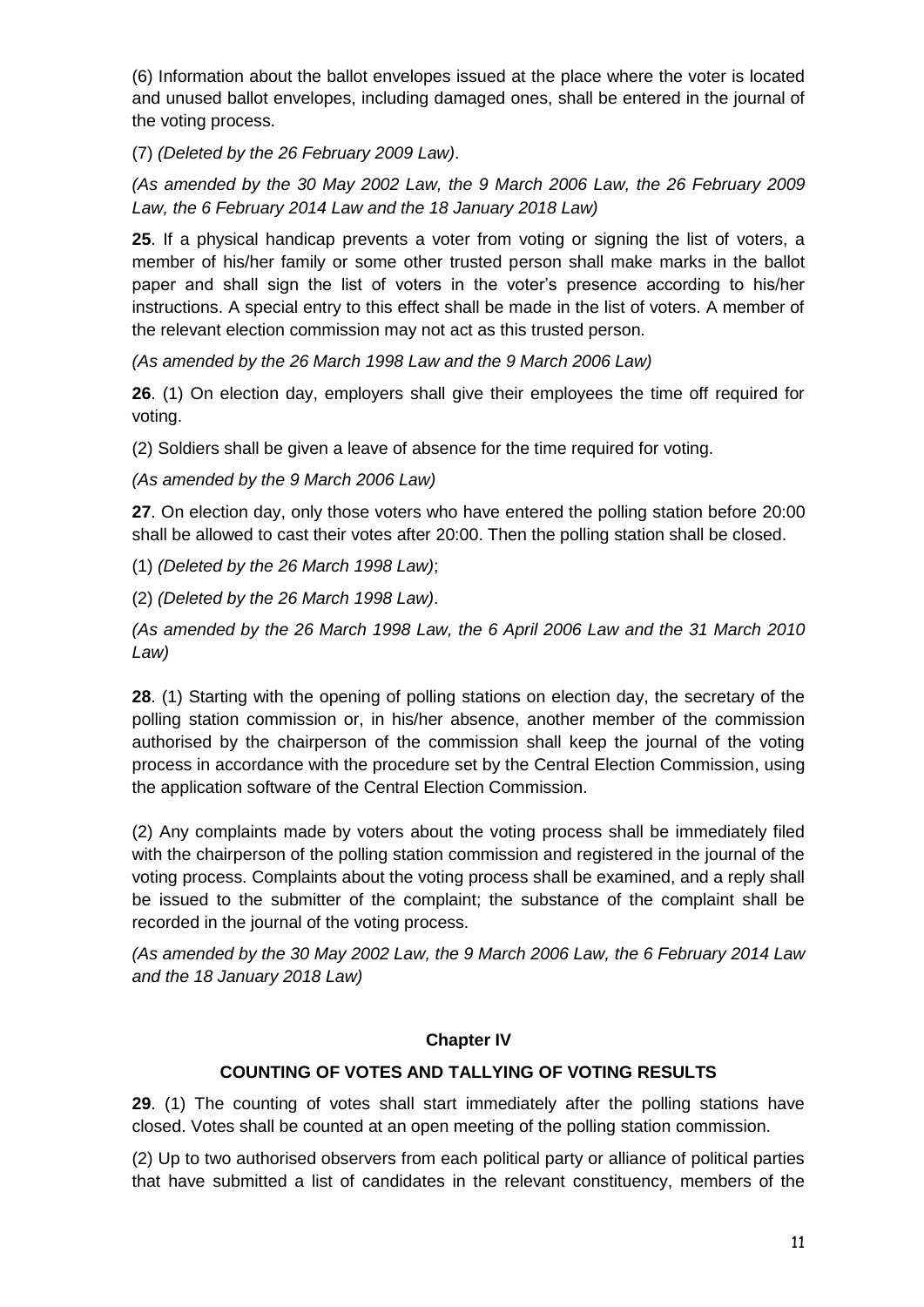Central Election Commission, members of the relevant city or municipality election commission and persons authorised by the said commissions, as well as media representatives, may be simultaneously present at the commission meeting, but they may not interfere with the work of the commission.

## *(As amended by the 30 May 2002 Law, the 9 March 2006 Law, the 26 February 2009 Law and the 18 January 2018 Law)*

**30.** Immediately after the closing of the polling station, the polling station commission shall seal the ballot boxes, close the lists of voters and prepare the room for the counting of votes. Unused voting materials shall be packaged or placed in accordance with the procedure set by the Central Election Commission so that they do not interfere with vote counting.

## *(As amended by the 30 May 2002 Law)*

**31.** (1) The data resulting from the vote counting the polling station commission shall record in the journal of the voting process. About the vote counting the polling station commission shall prepare vote-counting minutes, which shall consist of two parts. The number of votes obtained by each of candidate lists shall be written from the journal of the voting process into the first part of the vote-counting minutes. The number of votes obtained by each candidate shall be written from the journal of the voting process into the second part of the vote-counting minutes.

(2) Before opening the ballot boxes, the polling station commission shall record in the journal of the voting process the number of received, used and unused ballot envelopes and the number of voters at the polling station and at places where the voters are located. The unused stamped envelopes shall be invalidated.

(3) After the information specified in Paragraph 2 of this Article has been recorded in the journal of the voting process and after the unused election materials and ballot envelopes have been packaged, the ballot boxes shall be opened. The ballot boxes shall be opened one at a time, and the ballot envelopes shall be counted.

(4) The unopened ballot envelopes removed from each ballot box shall be sorted as valid or invalid envelopes.

(5) The envelopes shall be deemed invalid if they are torn, if they do not bear a stamp of the relevant polling station or if they do not bear the name of the relevant election and the number of the convocation of the Saeima to be elected.

(6) The invalid envelopes shall be counted and packaged unopened, and their number shall be indicated on the package. The total number of invalid ballot envelopes shall be recorded in the journal of the voting process.

(7) The number of valid ballot envelopes removed from each ballot box must be equal to or less than the number of participated voters on the list of voters.

(7<sup>1</sup> ) If the number of valid ballot envelopes in any of ballot boxes is bigger than the number of participated voters written in the respective list of voters, the polling station commission make the entry in the journal of the voting process and immediately inform about that the respective city or municipality election commission. The further counting and all another operations regarding the content of this ballot box shall be made separately, writing a special vote-counting minutes. The Central Election Commission shall take a decision about the adding of the content of this ballot box to the total results.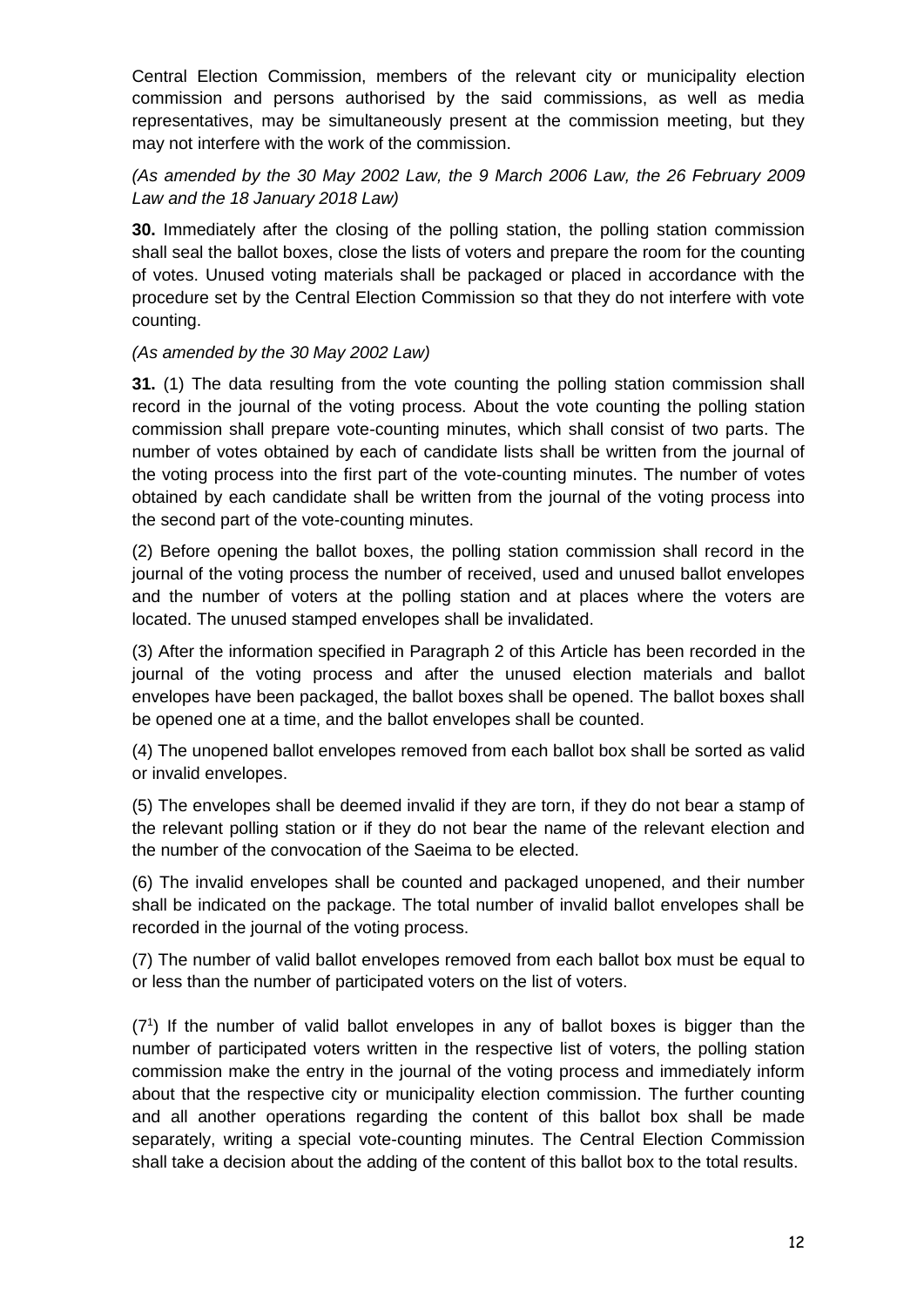(8) If the ballot box contains ballot papers that have not been inserted into ballot envelopes, they shall be invalidated and packaged in accordance with the procedure set by the Central Election Commission.

*(As amended by the 30 May 2002 Law, the 9 March 2006 Law, the 6 February 2014 Law and the 18 January 2018 Law)*

**32**. (1) After the valid ballot envelopes have been counted, they shall be opened and grouped according to their contents as follows:

1) envelopes containing one ballot paper from the relevant constituency;

2) envelopes containing more than one ballot paper;

3) envelopes containing a ballot paper from another constituency;

4) envelopes containing a torn ballot paper;

5) envelopes containing no ballot paper.

(2) Envelopes that contain one ballot paper from the relevant constituency need not be kept after the ballot papers have been removed from them. The ballot papers from these envelopes shall be placed together for counting.

(3) Empty ballot envelopes and envelopes that contain more than one ballot paper, a torn ballot paper or a ballot paper from another constituency shall be placed separately along with their contents.

### *(As amended by the 30 May 2002 Law)*

**33**. (1) After all the valid ballot envelopes have been opened, the polling station commission shall rule on the validity of ballot papers that were in ballot envelopes containing several ballot papers, torn ballot papers or ballot papers from another constituency.

(2) If a ballot envelope contains several identical ballot papers, only one of them shall be regarded as valid; it shall be placed together with other valid ballot papers, but the remaining ones shall be regarded as invalid.

(3) Empty ballot envelopes and ballot envelopes that contain torn ballot papers shall be regarded as envelopes that contain invalid ballot papers.

(4) If a ballot envelope contains more than one ballot paper and if these ballot papers are different in content (or have different markings), the ballot envelope shall be regarded as an envelope that contains an invalid ballot paper.

(5) The polling station commission shall resolve differences of opinion concerning the validity of ballot papers by majority vote. In case of a tie vote, the chairperson of the commission shall have the deciding vote.

(6) The valid ballot papers shall be grouped according to the names of the lists of candidates. Then the votes cast for each list of candidates shall be counted.

(7) After the votes cast for each list of candidates have been counted, the polling station commission, in accordance with the procedure set by the Central Election Commission, shall promptly announce the number of votes cast for each list of candidates.

*(As amended by the 30 May 2002 Law)*

**34**. *(Deleted by the 6 February 2014 Law).*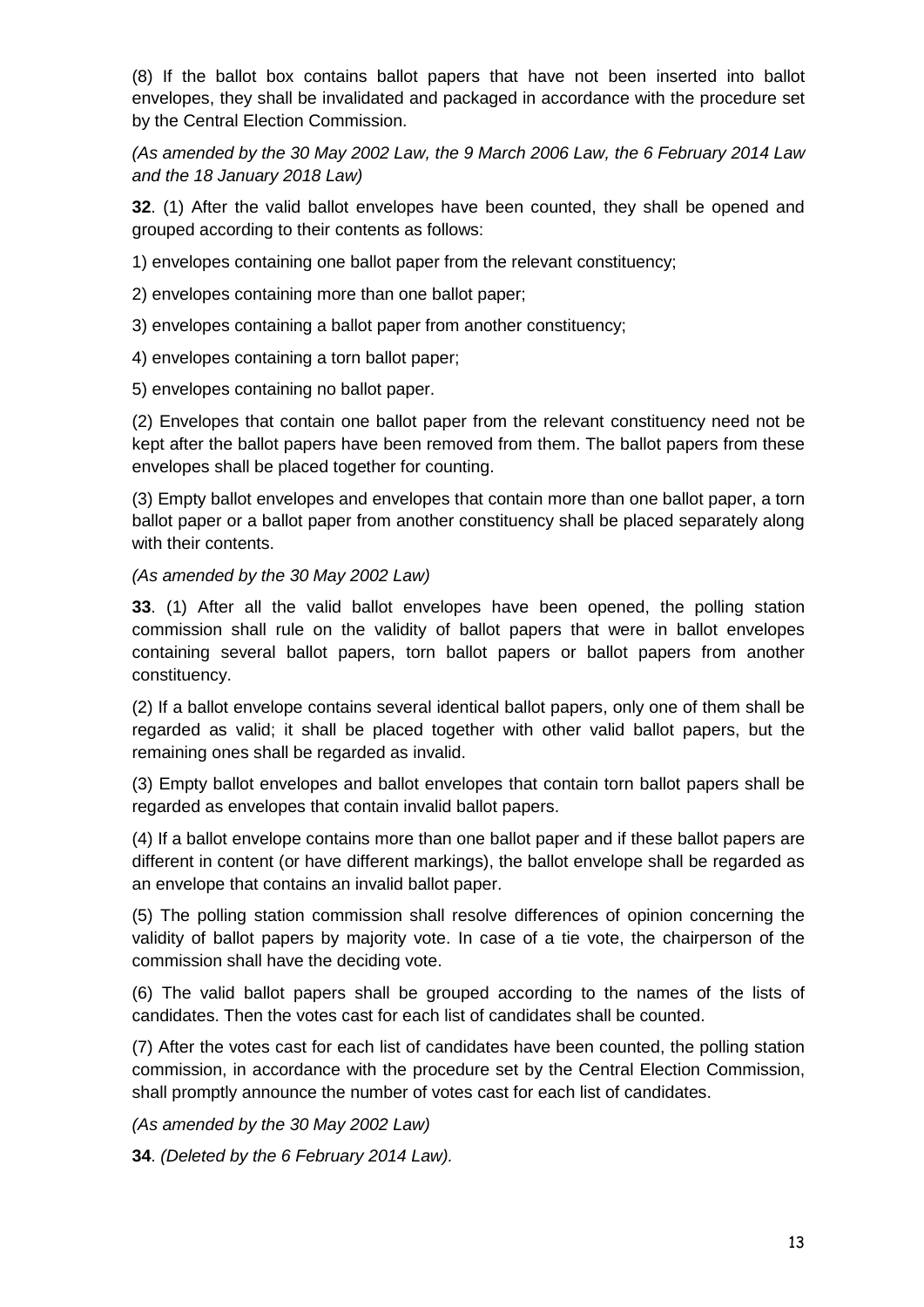**35**. (1) In accordance with the procedure set by the Central Election Commission, the polling station commission shall count the number of marks made by voters for each candidate. In respect of each candidate the number of ballot papers where voters have placed a "+" mark opposite the name of a candidate and the number of ballot papers where voters have crossed out the name or surname of a candidate shall be counted.

(2) The polling station commission shall record in the journal of the voting process the number of marks received by each of candidates. When the counting is completed, the polling station commission shall prepare the second part of the vote-counting minutes.

(3) After the vote counting results have been confirmed, the polling station commission shall report them to the authorised observers and media representatives present.

## *(As amended by the 30 May 2002 Law, the 9 March 2006 Law, the 6 February 2014 Law and the 18 January 2018 Law)*

**35.<sup>1</sup>** (1) The submitters of the lists of candidates have the right to read the vote-counting minutes and to contest these minutes by presenting their objections to the Central Election Commission within three weekdays after the decision to approve the results reflected in the minutes has been adopted. The Central Election Commission shall examine the complaint and take a decision within three working days.

(2) The decision of the Central Election Commission concerning the contested votecounting minutes of the polling station may be appealed in court within three working days after its adoption.

### *(As amended by the 9 March 2006 Law and the 18 January 2018 Law)*

**36**. When the counting of votes and recording in the vote-counting minutes have been completed, all the cast valid and invalid ballot papers, together with ballot envelopes, unused stamped ballot envelopes, invalid ballot envelopes and one copy of the votecounting minutes, shall be packaged and sealed. The authorised observers present shall also have the right to affix their own stamps or put their signatures on the package, if ballot boxes and numbered seals are not used for the sealing. A note to this effect shall be entered in the journal of the voting process. Then, in accordance with the procedure set by the Central Election Commission, the polling station commission shall deliver all election materials to the Central Election Commission.

*(As amended by the 30 May 2002 Law, the 9 March 2006 Law, the 26 February 2009 Law, the 6 February 2014 Law and the 18 January 2018 Law)*

#### **37**. (*Deleted by the 26 February 2009 Law)*.

**38**. (1) The Central Election Commission shall determine which candidates have been elected in each constituency. Lists of candidates bearing the same name that have received less than five percent of the total number of votes cast in all constituencies, regardless of the number of constituencies for which these lists of candidates have been nominated, shall be excluded from the allocation of seats in the Saeima. The number of valid ballot envelopes shall be regarded as the total number of votes cast (the total number of voters taking part in the election).

(2) The following procedure for allocating seats in the Saeima among the remaining lists of candidates shall be applied:

1) the number of valid ballot papers cast for each list of candidates in each constituency shall be counted;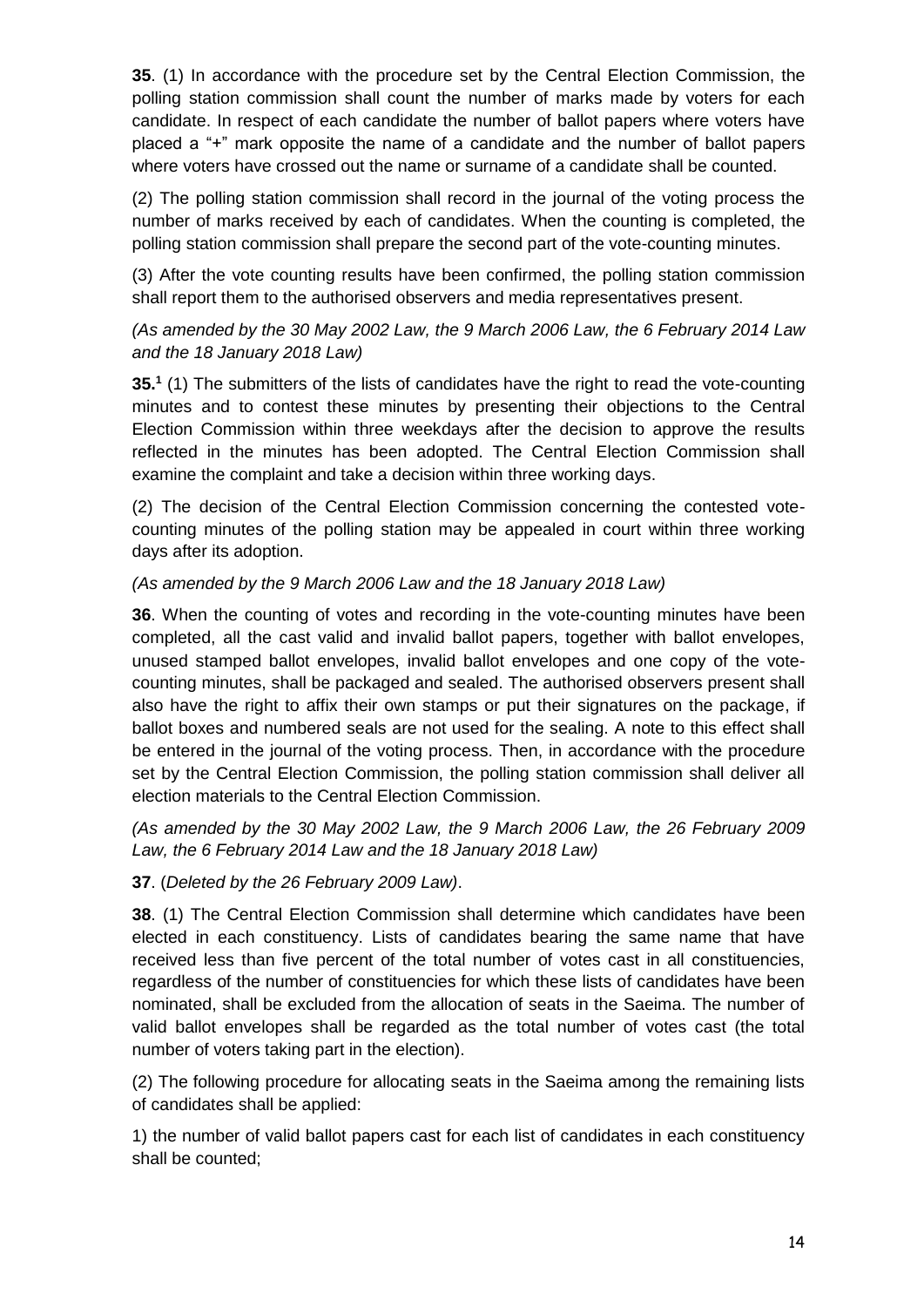2) the number of ballot papers cast for each list of candidates shall be divided by odd numbers  $-1$ , 3, 5, 7 and so forth  $-$  until the number of the division equals the number of candidates nominated on the list of candidates;

3) all the quotients concerning all the lists of candidates in a constituency shall be numbered in descending order;

4) within a constituency the lists of candidates that have the highest division results shall win seats in the Saeima. If the quotient, the order number of which is equal to the number of seats determined for the constituency, coincides with one or several consecutive quotients, the list of candidates that has received the largest number of votes in all constituencies shall win an additional seat. If lists of candidates have been registered in only one constituency, the seat shall be won by the list of candidates which was registered first.

### *(As amended by the 26 March 1998 Law and the 27 May 1998 Law)*

**39**. The names of the candidates nominated on each list of candidates shall be ranked according to the number of votes they have received. The number of votes cast for each candidate shall be equal to the number of votes cast for the list of candidates in which his/her name has been included, minus the number of ballot papers on which the name or surname of this candidate has been crossed out plus the number of all the ballot papers on which the voters have made a "+" mark opposite the name of a candidate. If two or more candidates on the same list of candidates have received an equal number of votes, they shall be ranked in the same order as on the originally submitted list of candidates. The candidates who have received the largest number of votes shall be regarded as elected, whereas the others shall remain as candidates, and their names shall be ranked in the order of the largest number of votes received.

**40**. *(Deleted by the 31 March 2010 Law)*.

**41**. If an elected Member of the Saeima has died, declined his/her mandate, lost or given it up for some other reason, he/she shall be replaced by the candidate ranked next on the same list of candidates.

**42**. If for any reason specified in Article 41 of this Law, a list of candidates is short of candidates, then the list of candidates which will win a seat in the Saeima shall be determined according to the procedure set by Article 38 of this Law.

## **Chapter V**

## **PARTICIPATION OF CITIZENS OF LATVIA IN THE SAEIMA ELECTIONS IF AT ELECTION TIME THEY RESIDE IN A FOREIGN COUNTRY, PARTICIPATE IN INTERNATIONAL MISSIONS, ARE IN A PENITENTIARY FOR SECURITY REASONS OR ARE SERVING A SENTENCE**

## *(The title of this Chapter was amended by the 26 February 2009 Law and the 6 February 2014 Law)*

**43**. (1) Upon the proposal of the Ministry of Foreign Affairs, the Central Election Commission shall establish polling stations in diplomatic and consular missions of the Republic of Latvia.

(2) Upon consultation with the Ministry of Foreign Affairs, the Central Election Commission may also establish polling stations in other premises suitable for this purpose.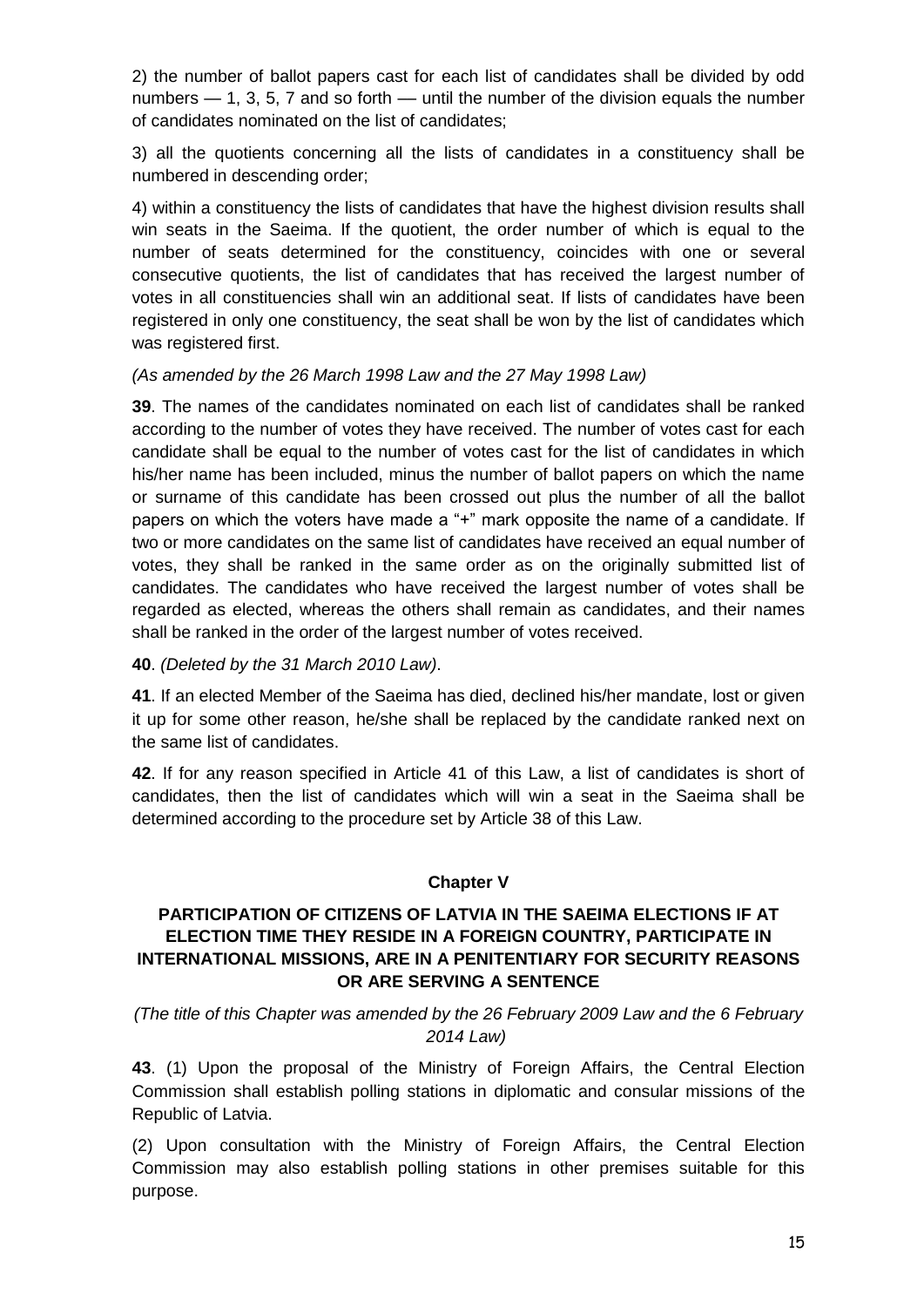(3) Voters who during election time are staying abroad may vote on election day in person at one of the established polling stations, or they may vote by mail in accordance with the procedure set by this Law.

(4) The Central Election Commission may establish election commissions and polling stations on ships sailing under the flag of Latvia and registered in the Republic of Latvia.

(5) Voting abroad and aboard ships may be conducted provided that compliance with the provisions of this Law can be ensured.

*(As amended by the 9 March 2006 Law)*

**44**. (1) Voters casting their votes in polling stations that have been established abroad or aboard ships shall receive ballot papers containing the lists of candidates nominated for the Riga constituency, and their votes shall be added to the other votes cast in the Riga constituency.

(2) The voting procedure for polling stations located abroad shall comply with the provisions of Chapter III of this Law (except Article 24).

*(As amended by the 27 May 1998 Law and the 30 May 2002 Law)*

**45.** (1) A voter wishing to vote by mail shall submit an application to this effect to the relevant diplomatic or consular mission of the Republic of Latvia and shall present his/her Latvian citizen's passport. In the application the voter shall indicate his/her full name, ID number and the address to which the election materials should be sent. The voter may apply to vote by mail five months before election day but not later than three weeks before election day. If the Saeima elections take place according to Article 48 of the Constitution, the voter may apply to vote by mail one week after the elections are announced, but not later than two weeks before election day.

(2) Having received such an application, an officer of the diplomatic or consular mission shall:

1) according to the presented passport, ascertain whether the person is a citizen of the Republic of Latvia who has reached 18 years of age and whether his/her passport does not already bear a mark about participation in the current Saeima elections;

2) enter the name of the voter in a special voting-by-mail register;

3) make a mark in the voter's passport about participation in the current Saeima elections.

(3) If the application for voting by mail has been submitted without observing the deadline and the procedure specified in Paragraph 1 of this Article or if the person is not entitled to vote or if his/her passport already bears a mark indicating that he/she has already participated in the current Saeima elections, the officer of the diplomatic or consular mission shall decline to deliver election materials and shall justify the refusal. The filing of an appeal shall not nullify the decision.

(4) A voter who has registered for voting by mail may change the address to which the election materials should be sent not later than three weeks before election day by submitting an application to the relevant diplomatic or consular mission. If the Saeima elections take place according to Article 48 of the Constitution, the voter may change the address to which the election materials should be sent not later than two weeks before election day by submitting an application to the relevant diplomatic or consular mission.

(5) When the polling station commission starts its work, the officer of the diplomatic or consular mission shall transmit voters' registers to the commission.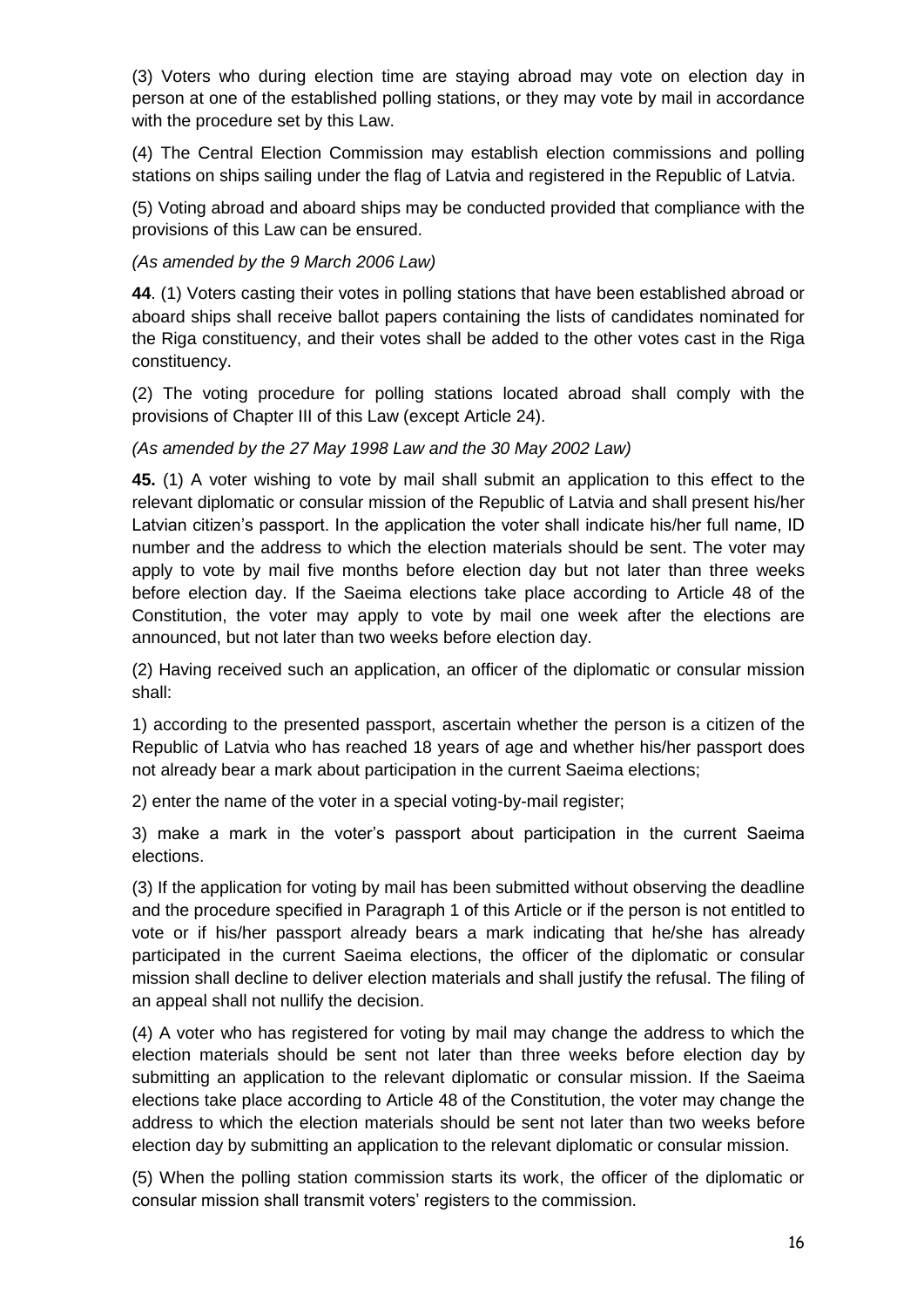(6) Not later than 15 days before election day, the polling station commission shall send to the voter, at the address indicated in the voter's application, a complete set of ballot papers containing the lists of candidates nominated for the Riga constituency, a ballot envelope bearing the stamp of the given polling station and a registration form containing information about the voting procedure and indicating the number assigned to the voter in the voting-by-mail register. If the Saeima elections take place according to Article 48 of the Constitution, not later than 10 days before election day, the polling station commission shall send to the voter, at the address indicated in the voter's application, a complete set of ballot papers containing the lists of candidates nominated for the Riga constituency, a ballot envelope bearing the stamp of the relevant polling station and a registration form containing information about the voting procedure and indicating the number assigned to the voter in the voting-by-mail register.

*(As amended by the 9 March 2006 Law, the 31 March 2010 Law and the 14 July 2011 Law)*

**45.<sup>1</sup>** (1) Voters who are in a penitentiary for security reasons or who are serving a sentence in the penitentiary may vote in the penitentiary.

(2) A voter who wants to vote in the penitentiary, shall file an application with the prison administration indicating his/her full name and ID number. The voter may apply for voting in the penitentiary not later than two days before election day.

(3) Administration of the penitentiary shall determine whether the person who wants to vote in the penitentiary is a citizen of the Republic of Latvia who will be 18 years of age by election day; if these requirements are met, the administration shall register the submission in the register of voting in penitentiaries.

(4) One day before election day, the administration of the penitentiary shall deliver the register indicated in Paragraph 3 of this Article to the relevant polling station commission.

(5) On election day, after the ballot station has been opened and ballot boxes have been sealed, the polling station commission shall deliver to the administration of the penitentiary forms of the lists of voters, lists of candidates nominated for the relevant constituency, ballot envelopes bearing a stamp of the relevant polling station commission and a sealed ballot box.

#### *(As supplemented by the 26 February 2009 Law)*

**45.<sup>2</sup>** (1) At the penitentiary, its administration shall enter the full name and ID number of the voter on the list of voters. The voter shall sign the list of voters confirming the receipt of the complete set of ballot papers containing the lists of candidates nominated for the relevant constituency and the ballot envelope.

(2) The voter shall select the ballot paper containing the list of candidates for which he/she has chosen to vote, if desired, he/she shall use the marks referred to in Article 23 of this Law, insert the ballot paper into the ballot envelope and seal it. Then the voter shall drop the sealed ballot envelope into the ballot box.

(3) The administration of the penitentiary shall be prohibited from campaigning for or against any candidates or lists of candidates.

(4) When the voting is over, the administration of the penitentiary shall immediately deliver the lists of voters, unused ballot envelopes and the ballot box to the relevant polling station.

*(As supplemented by the 26 February 2009 Law)*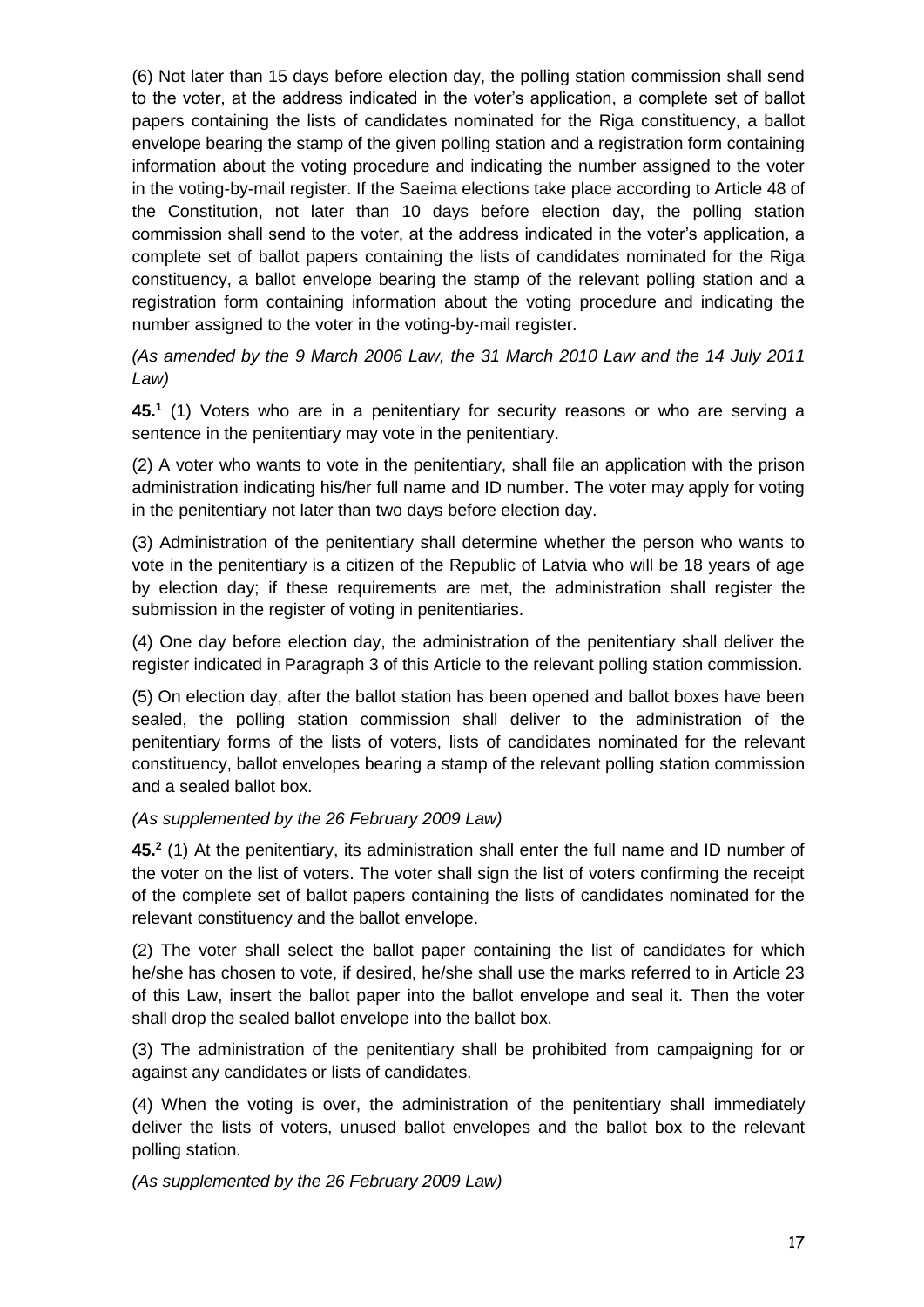**45.<sup>3</sup>** (1) Soldiers and national guardsmen participating in international missions shall vote in their respective place of deployment provided that compliance with the provisions of this Law can be ensured.

(2) Not later than four weeks before election day, the Central Election Commission shall deliver the polling station commission's stamp, passport stamps, forms of the lists of voters, sets of ballot papers containing all the lists of candidates nominated for the Riga constituency, ballot envelopes and a ballot box to the National Armed Forces to be transferred to a person authorised by the Commander of the National Armed Forces.

(3) On election day, before the voting, the person authorised by the Commander of the National Armed Forces shall verify whether the ballot box is empty and then shall seal it in the presence of the first voter. The person authorised by the Commander of the National Armed Forces shall enter the full name and ID number of the voter on the list of voters and shall stamp the voter's passport indicating that he/she has participated in the current Saeima elections. The person authorised by the Commander of the National Armed Forces shall issue to each voter a complete set of ballot papers containing the lists of candidates nominated for the Riga constituency and a ballot envelope bearing the stamp of the given polling station commission; the voter shall confirm the receipt thereof by signing the list of voters. Voting shall take place in the presence of at least three voters.

(4) Voting shall be by secret ballot. A separate compartment shall be provided inside the polling station in accordance with Paragraph 1 of Article 23.

(5) The voter shall select the ballot paper containing the list of candidates for which he/she wishes to vote; if desired, he/she may use the marks referred to in Paragraphs 2 and 3 of Article 23 of this Law; he/she shall insert the ballot paper into the ballot envelope and seal it. Then the voter shall drop the sealed ballot envelope into the sealed ballot box.

(6) The votes shall be counted in accordance with the procedure set forth by the Central Election Commission. For this purpose, a vote-counting commission of at least three voters shall be formed.

(7) When the counting of votes and recording of votes in the vote-counting minutes have been completed, all the lists of voters, all the valid invalid ballot papers together with their ballot envelopes, unused and invalid ballot envelopes, the journal of the voting process and the vote-counting minutes shall be packaged, sealed and immediately delivered to the Joint Headquarters of the National Armed Forces to be forwarded to the Central Election Commission.

(8) The voting process in the place of deployment of an international mission shall be monitored by a person authorised by the Commander of the National Armed Forces.

(9) Soldiers and national guardsmen wishing to vote by mail shall follow the procedure set forth in Article 45 of this Law.

#### *(As amended by the 6 February 2014 Law and by the 18 January 2018 Law)*

**46**. (1) Having received election materials for voting by mail, the voter shall select the ballot paper containing the list of candidates for which he/she wishes to vote; if desired, he/she may use the marks referred to in Article 23 of this Law; insert the ballot paper into the ballot envelope and seal it.

(2) The voter shall insert the sealed ballot envelope into a mailing envelope, together with the registration form indicating the full name and ID number of the voter, and shall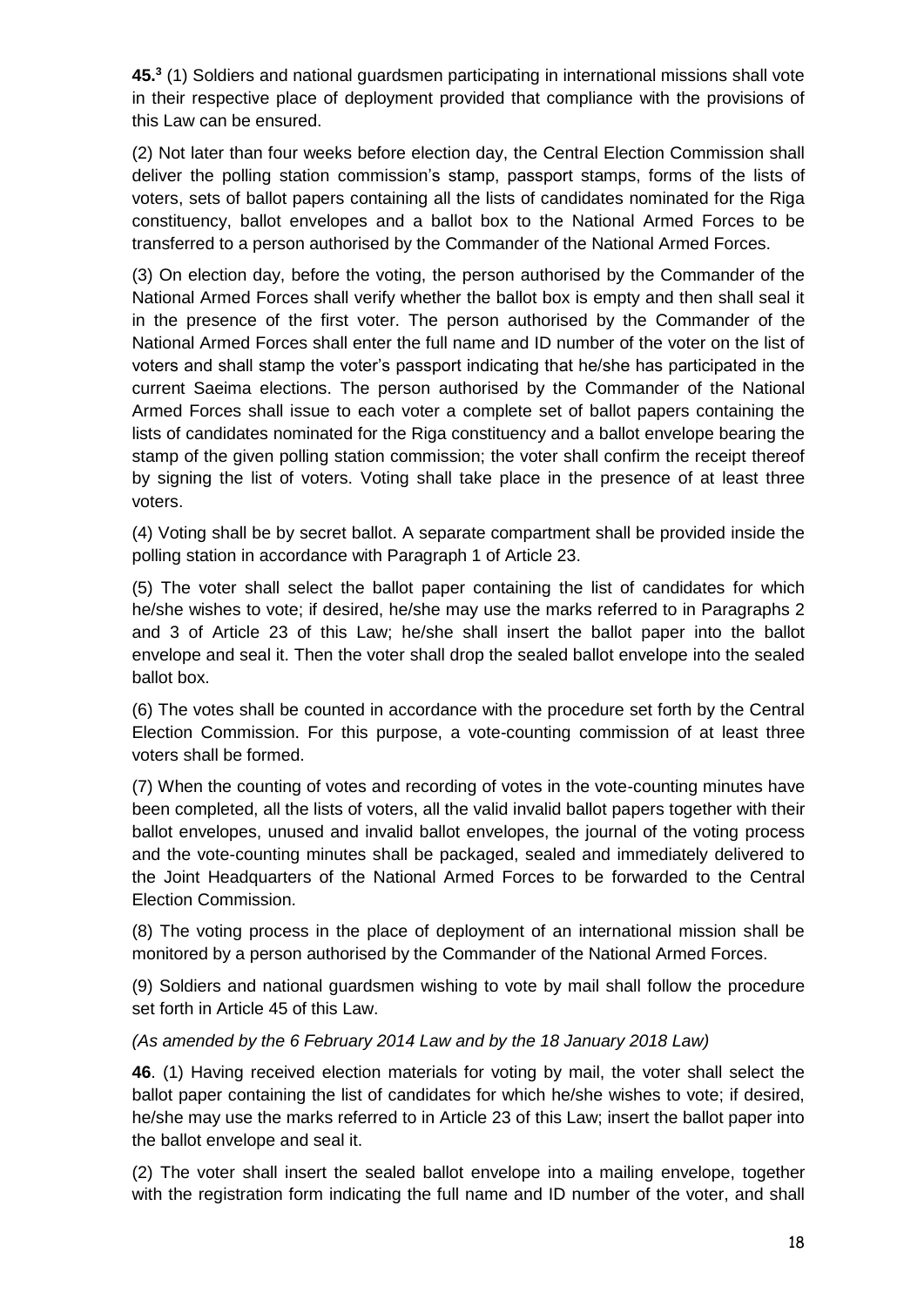immediately send the mailing envelope to the polling station commission from which he/she received the election materials. The mailing envelope shall bear the voter's number in the voting-by-mail register and a notation that it contains a ballot envelope.

*(As amended by the 30 May 2002 Law)*

**47**. (1) The polling station commission shall count votes in accordance with the procedure set by Chapter IV of this Law.

(2) The polling station commission shall open only those mailing envelopes which have been received by the time the counting of votes started at the relevant polling station. The valid ballot envelopes shall be kept unopened until the opening of the ballot boxes.

(3) When the polling station commission has opened the ballot box and has grouped the valid ballot envelopes, then before opening them, it shall add to them the ballot envelopes received by mail.

*(As amended by the 9 March 2006 Law)*

**48**. (1) If the polling station commission receives a mailed envelope addressed to the relevant polling station before the vote counting starts and if the mailed envelope bears a notation that a ballot envelope is enclosed, the commission shall:

1) ascertain if the voter's name has been entered in the voting-by-mail register and if the receipt of the ballot envelope from this voter has not already been recorded in the register;

2) ascertain if the ballot envelope bears the stamp of the relevant polling station commission;

3) make an entry in the voting-by-mail register.

(2) A ballot envelope shall be regarded as invalid if it:

1) does not bear the stamp of the relevant polling station commission;

2) has been mailed by a voter whose name is not listed in the voting-by-mail register;

3) has been mailed by a voter for whom an entry in the voting-by mail register has already been made certifying the receipt of a ballot envelope.

(3) Invalid ballot envelopes shall not be opened and shall not be dropped into the ballot box. They shall be numbered, and an entry explaining why they are regarded as invalid shall be made in the journal of the voting process. Invalid ballot envelopes, together with applications and mailing envelopes, shall be stored in accordance with the procedure set by the Central Election Commission.

*(As amended by the 30 May 2002 Law and the 18 January 2018 Law)*

## **Chapter V 1**

## **SUBMITTING BALLOTS FOR SAFE-KEEPING**

**48.<sup>1</sup>** (1) Voters may submit ballots for safe-keeping three days prior to election day. Polling stations where ballots may be submitted for safe-keeping shall be set up in cities and municipalities with at least 7,500 eligible voters. In municipalities with more than 20,000 eligible voters, polling stations where ballots may be submitted for safe-keeping shall be set up to ensure that there is one such polling station per 20,000 voters. The working hours of polling stations shall be as follows: 17:00 – 20:00 on Wednesday; 9:00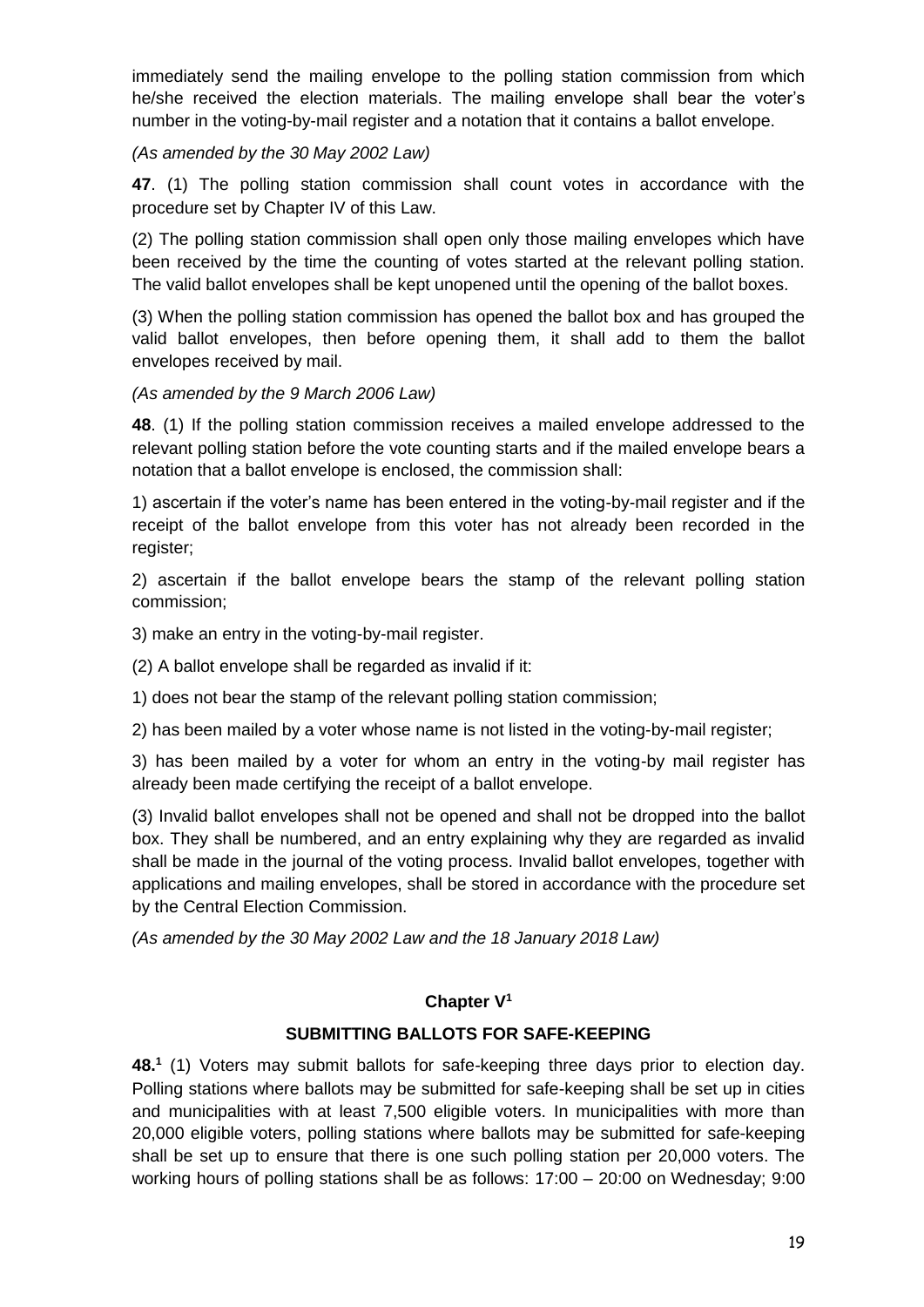– 12:00 on Thursday; 10:00 – 16:00 on Friday. During these working hours, polling stations shall be staffed by at least four members of the polling station commission.

(2) Inside the polling station, a member of the polling station commission, having checked that the person is an eligible voter and that his/her passport does not already contain a stamp about participation in the current Saeima elections, shall write the full name and ID number of the voter in the list of voters and shall stamp the voter's passport indicating that he/she has participated in the current Saeima elections. The voter shall sign the list of voters confirming the receipt of a complete set of ballot papers containing the lists of candidates nominated for the constituency and the ballot envelope. A ballot may be submitted for safe-keeping only once.

(3) Each voter shall be issued a complete set of ballot papers containing the lists of candidates nominated for the constituency and a ballot envelope bearing the stamp of the relevant polling station commission.

(4) The voter shall perform the actions set forth in Article 23 of this Law in privacy, shall hand over the sealed ballot envelope to the polling station commission, which, in the presence of the voter, shall then place it in a registration envelope marked with the full name of the voter and number assigned to him/her in the list of voters, and drop the registration envelope into a sealed ballot box.

(5) The voter who has submitted his/her ballot for safe-keeping may vote on Election Day only at the polling station where he/she submitted the ballot for safe-keeping. The polling station commission shall then annul the entry on the submission of a ballot for safekeeping in the list of voters, and the voter shall cast a vote in accordance with the procedure set forth in Chapter III of this Law.

(6) Upon opening the ballot boxes after the voting has ended (Paragraph 3 of Article 31), the polling station commission shall sort the registration envelopes into two groups – valid and invalid envelopes. A registration envelope shall be deemed invalid if the voter has cast a vote on election day or if it does not bear the full name of the voter and number assigned to him/her in the list of voters. The invalid registration envelopes shall be counted and packaged unopened. The polling station commission shall open the valid registration envelopes and count the votes in accordance with the procedure set forth in Chapter IV (Paragraph 4 of Article 31) of this Law.

*(As supplemented by the 6 February 2014 Law)*

## **Chapter VI**

## **FINAL PROVISIONS**

**49.** Final election results and the number of votes received by each candidate on each list of candidates at every polling station shall be compiled within six months and issued in a separate publication which shall be made freely accessible in state libraries.

**50**. When 10 days have passed after the convening of the newly elected Saeima, all the ballot papers shall be destroyed, and after the publication of the election results in accordance with the procedure set in Article 49 of this Law, all the minutes of the election commissions shall be deposited in the State Archives.

*(As amended by the 26 March 1998 Law)*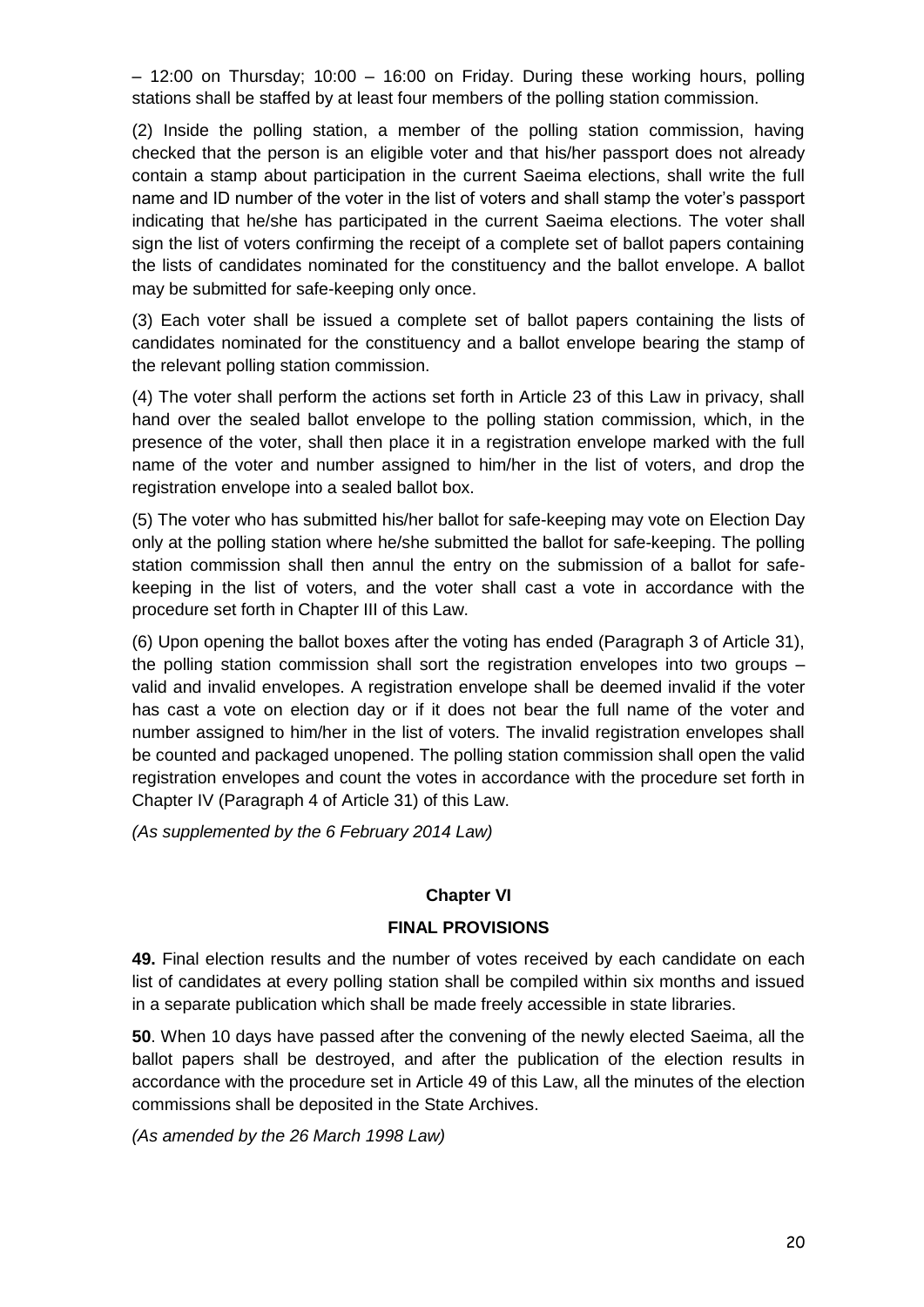**51.** (1) Persons who have submitted lists of candidates shall have the right to appeal in court the Central Election Commission's decision to approve the election results within three working days after the decision has been made.

(2) The filing of an appeal in court shall not nullify the Central Election Commission's decision specified in Paragraph 1 of this Article.

## *(As amended by the 9 March 2006 Law)*

**52**. Persons who have been found guilty of using violence, deceit, threats, bribery or any other illegitimate means in order to hinder citizens from voting or from campaigning or who have intentionally given false personal information in the documents specified in Article 11 of this Law or persons who have otherwise counterfeited election materials, deliberately miscounted the votes, breached the rule of confidentiality in voting or otherwise violated this Law shall be made liable as provided by law.

**52.<sup>1</sup>** (1) Within five days after receiving a sentence in a criminal case regarding violations committed during an election, the Central Election Commission shall evaluate whether these violations have affected the allocation of seats in the Saeima and shall adopt one of the following decisions:

1) not to reallocate the seats in the Saeima among the registered candidates;

2) to reallocate the seats in the Saeima among the registered candidates.

(2) The decision of the Central Election Commission set forth in Paragraph 1 of this Article may be appealed in court within 10 days after the decision has been made.

(3) When one of the decisions specified in Paragraph 1 of this Article has been chosen and has become final, the Central Election Commission shall report it to the Mandate, Ethics and Submissions Committee of the Saeima.

#### *(As supplemented by the 9 March 2006 Law)*

**52.<sup>2</sup>** (1) Having received the Central Election Commission's decision regarding reallocation or non-reallocation of seats in the Saeima, the Mandate, Ethics and Submissions Committee of the Saeima shall announce this decision at the next plenary sitting.

(2) If the Saeima supports the Central Election Commission's decision, then as of the moment of its announcement, the term of office of the Member of the Saeima mentioned in the decision shall expire, and the Presidium shall invite another person mentioned in the decision to become a Member of the Saeima.

#### *(As supplemented by the 9 March 2006 Law)*

**53**. (1) Costs arising from the preparing and holding of elections shall be covered from the state budget.

(2) If the Saeima elections take place according to Article 48 of the Constitution, the Central Election Commission shall start to prepare for the elections with the same amount of funds that was allocated for preparing and holding the previous Saeima elections.

#### *(As amended by the 14 July 2011 Law)*

54. (1) In the case specified in Paragraph 1 of Article 13<sup>1</sup>, an appeal shall be submitted to the District Administrative Court, but in cases specified in Paragraph 2 of Article 35<sup>1</sup>, Paragraph 1 of Article 51 and Paragraph 2 of Article  $52<sup>1</sup>$  appeals shall be submitted to the Department of Administrative Cases of the Supreme Court Senate.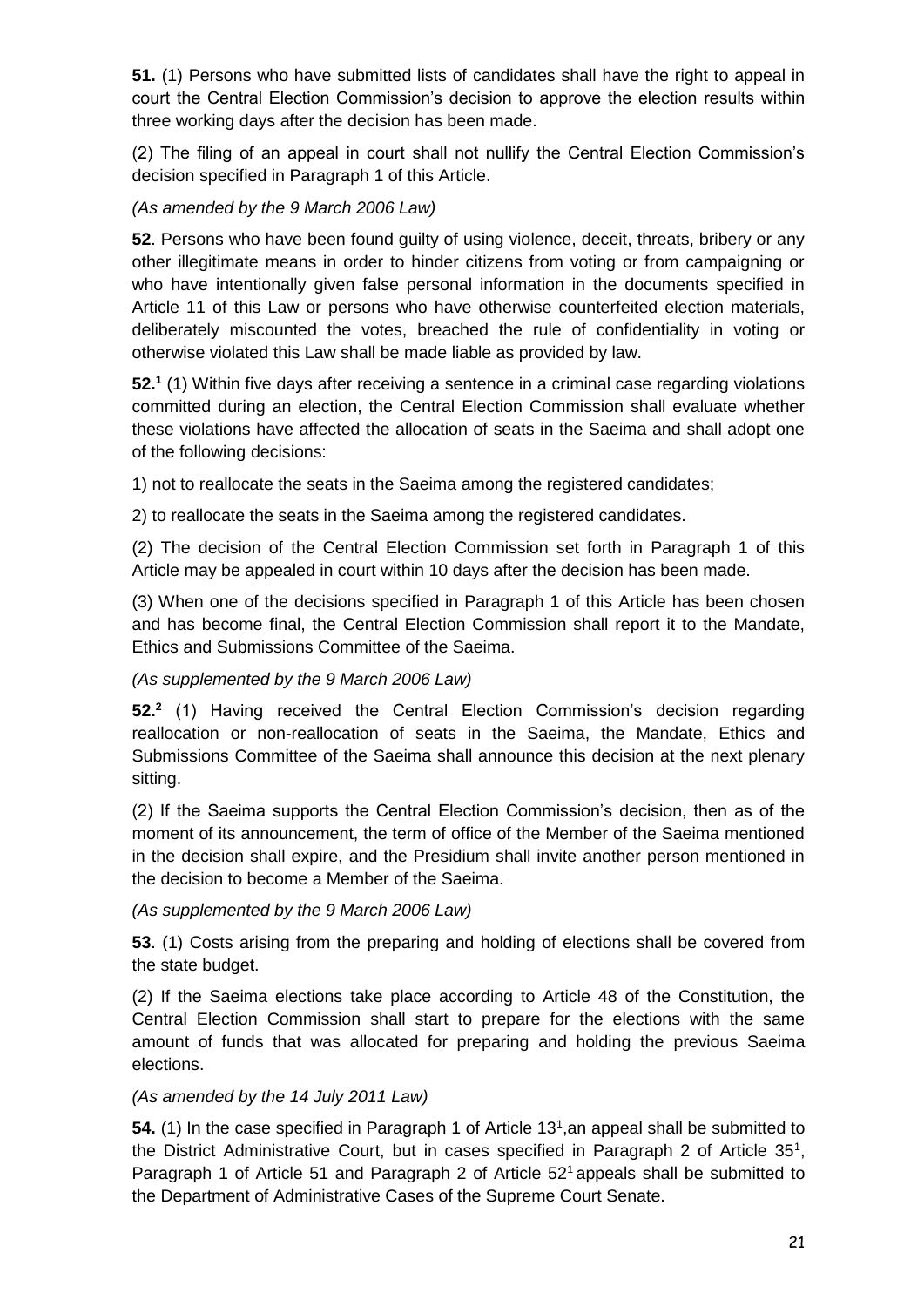(2) In examining an appeal, the court shall act as the court of first instance. The appeal shall be examined by a court panel composed of three judges.

(3) The court shall examine the appeal and make a decision:

1) in cases specified in Paragraph 1 of Article  $13<sup>1</sup>$ , Paragraph 2 of Article  $35<sup>1</sup>$  and Paragraph 1 of Article 51 – within 7 days after the receipt of the appeal;

2) in the case specified in Paragraph 2 of Article  $52^1$  – within 30 days after the receipt of the appeal.

(4) The appellant shall specify the justification for the appeal. The burden of proof lies with the participants in the administrative proceedings.

(5) If the deadline for carrying out a particular procedural activity is specified by law and if in carrying out this particular procedural activity the deadlines set in Paragraph 3 of this Article cannot be observed, the judge (court) shall determine the deadline by which the relevant procedural activity must be carried out.

(6) The court decision, as well as other decisions which are taken while carrying out the procedural activities related to examining an application or an initiated case, cannot be appealed.

*(As supplemented by the 9 March 2006 Law)*

**55.** The Saeima elected according to Article 48 of the Constitution shall hold its first sitting on the day set by the Central Election Commission.

*(As supplemented by the 14 July 2011 Law)*

#### **TRANSITIONAL PROVISIONS**

# *(As adopted by the 26 February 2009 Law, and amended by the 8 September 2011 Law and the 6 February 2014 Law)*

**1.** Amendments to Paragraph 8 of Article 5, Paragraph 3 of Article 6, Clauses d and e of Subparagraph 4 of Article 11, Subparagraph 9 of Paragraph 3 of Article 13, Paragraph 2 of Article 16, Paragraph 2 of Article 18, Paragraph 2 of Article 29, and Article 36, as well as deletion of Article 37, shall take effect on 1 July 2009.

*(As amended by the 8 September 2011 Law)*

**2.** During the Saeima elections held on 17 September 2011, the election commission of each city except Riga, Daugavpils and Liepāja and the election commission of each municipality shall designate one polling station which shall be open till 22:00. The election commission of Riga shall designate four polling stations, the election commission of Daugavpils shall designate two polling stations and the election commission of Liepāja shall designate two polling stations which shall be open till 10 p.m.

#### *(As supplemented by the 8 September 2011 Law)*

**3.** Until the day when relevant amendments to the Law on the State Budget for 2014 come into effect, costs arising from implementation of the provisions set by Chapter V <sup>1</sup>*Submitting ballots for safe-keeping* shall be covered from funds earmarked for extraordinary needs.

*(As supplemented by the 6 February 2014 Law)*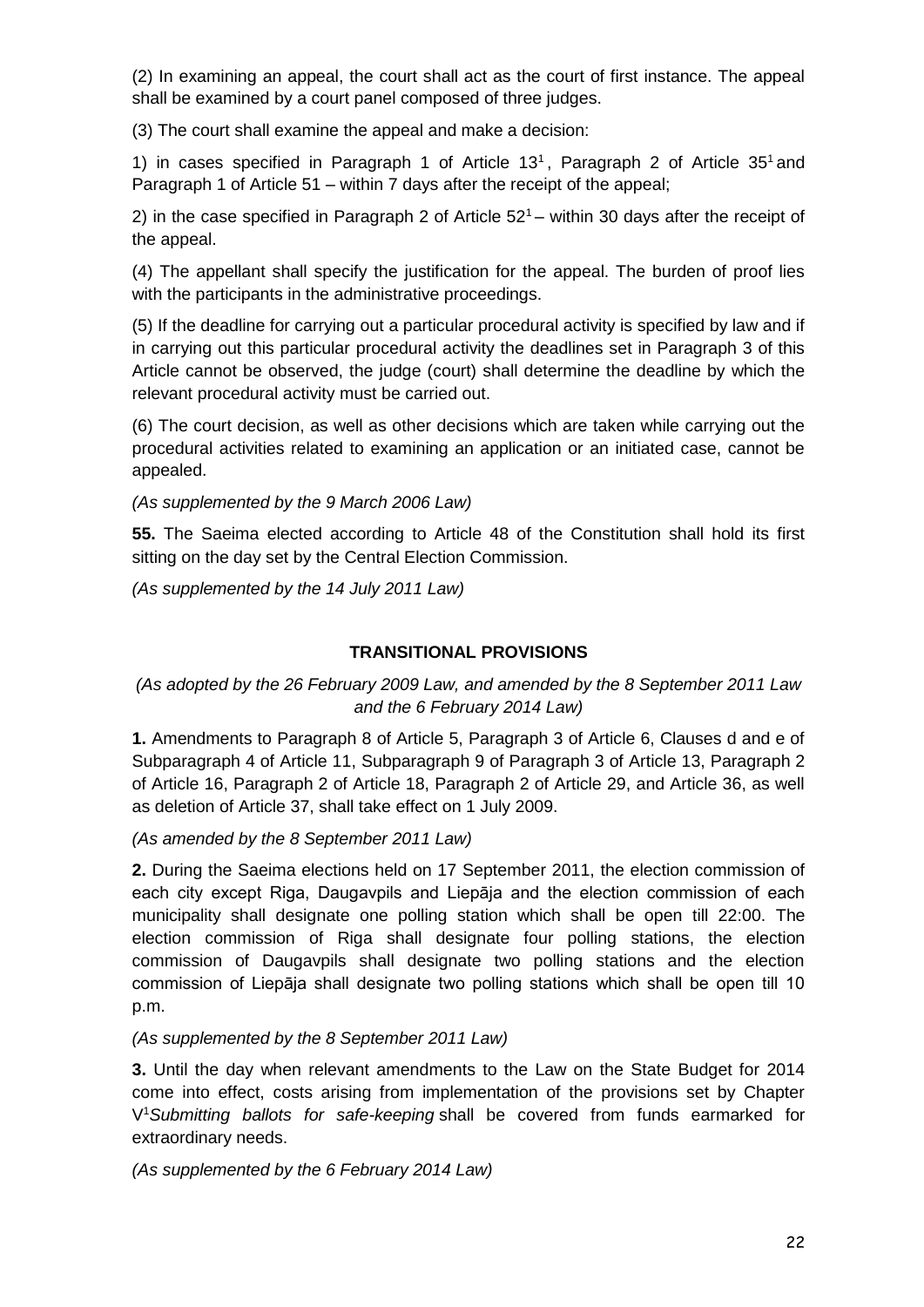**4.** In the Saeima elections of 2014 and of 2018, not only a Latvian citizen's passport but also a Latvian citizen's ID card, together with a voter's card, shall be voters' identification documents. The voter's card may be issued to voters who on 4 October 2014 or on 6 October 2018 hold a valid Latvian citizen's ID card but do not hold a valid Latvian citizen's passport and who have applied for or received their ID cards by 11 September 2014 or by 13 September 2018.

## *(As supplemented by the 14 July 2014 Law and amended by the 13 July 2017 Law)*

**5.** In order to ensure the issuing of the voters' cards referred to in Paragraph 4 of the Transitional Provisions of this Law in the Saeima elections of 2014, the Office of Citizenship and Migration Affairs on 12 September 2014 shall submit to the Central Election Commission data from the Population Register for 11 September 2014 regarding citizens of Latvia who will have reached the age of 18 on 4 October 2014 and who will hold a valid Latvian citizen's ID card but not a valid Latvian citizen's passport on the election day.

# *(As supplemented by the 14 July 2014 Law and amended by the 13 July 2017 Law)*

**6.** The Central Election Commission shall ensure issuing of the voters' cards referred to in Paragraph 4 of the Transitional Provisions of this Law in the Saeima elections of 2014 and hand over the issued voters' cards to the Office of Citizenship and Migration Affairs on 18 September 2014. The Office of Citizenship and Migration Affairs shall ensure issuing of the voters' cards referred to in Paragraph 4 of the Transitional Provisions of this Law in the Saeima elections in 2018.

## *(As supplemented by the 14 July 2014 Law and amended by the 13 July 2017 Law)*

**7.** The Office of Citizenship and Migration Affairs shall ensure that the voters' cards referred to in Paragraph 4 of the Transitional Provisions of this Law are distributed to the regional offices of the Office of Citizenship and Migration Affairs accordingly between 22 September 2014 and 3 October 2014 or between 24 September 2018 and 5 October 2018.

## *(As supplemented by the 14 July 2014 Law and amended by the 13 July 2017 Law)*

**8.** A voter shall receive the voter's card in the same regional office of the Office of Citizenship and Migration Affairs in which he/she received the Latvian citizen's ID card. The voter's card may be received at a different regional office of the Office of Citizenship and Migration Affairs if the voter has submitted an application thereof to the Office of Citizenship and Migration Affairs accordingly by 22 September 2014 or by 24 September 2018.

## *(As supplemented by the 14 July 2014 Law and amended by the 13 July 2017 Law)*

**9.** If a voter who has received the voters' card is issued a Latvian citizens' passport accordingly by 4 October 2014 or by 6 October 2018, the Office of Citizenship and Migration Affairs shall affix a stamp in his/her passport indicating the receipt of a voters' card.

#### *(As supplemented by the 14 July 2014 Law and amended by the 13 July 2017 Law)*

**10.** In the Saeima elections of 2014 and of 2018, a Latvian citizen's passport bearing a stamp indicating the receipt of the voter's card shall be a valid voter's identification document if presented together with the voter's card.

*(As supplemented by the 14 July 2014 Law and amended by the 13 July 2017 Law)*